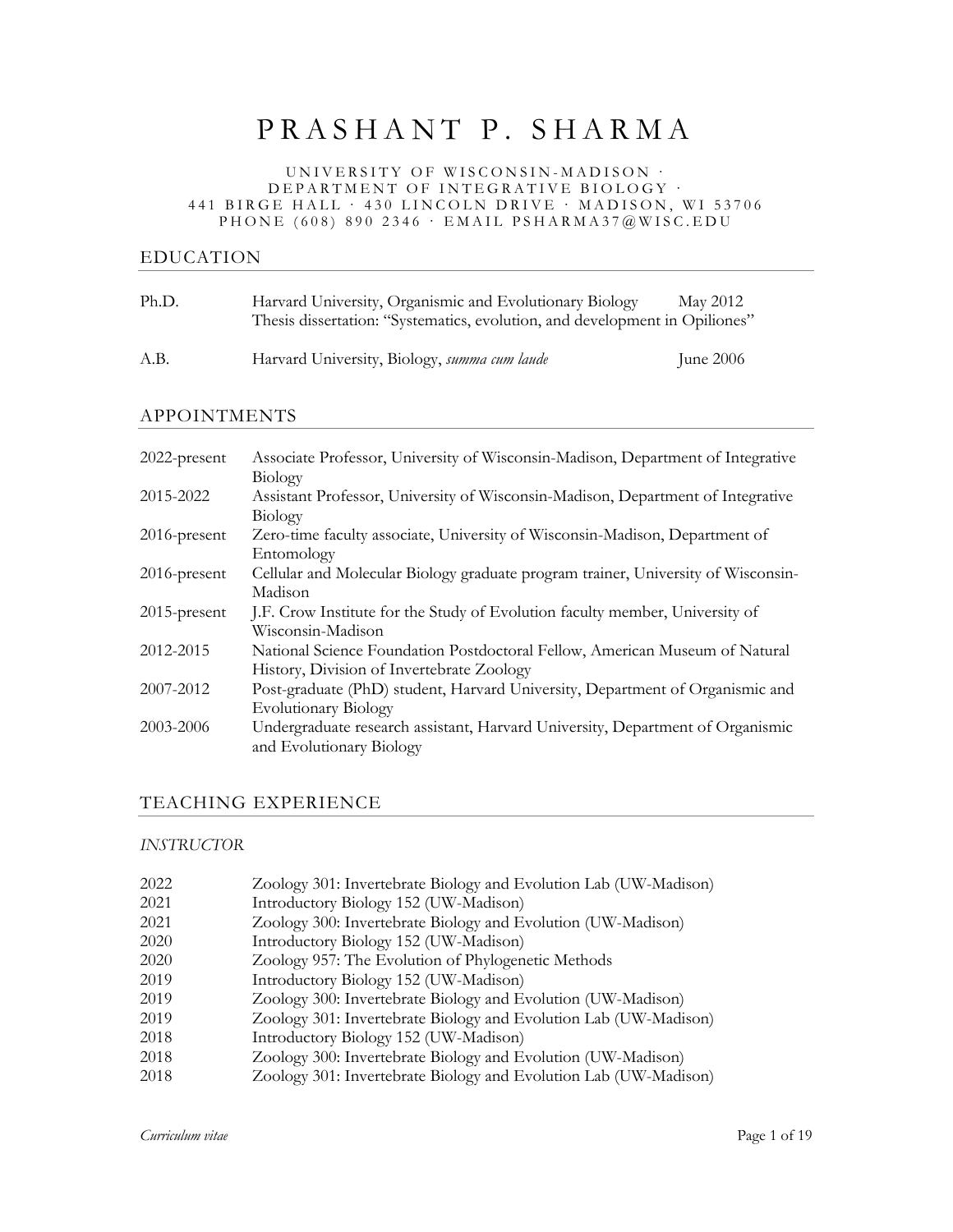| 2017 | Zoology 957: Topics in the Evolutionary Developmental Biology of Animals (UW- |
|------|-------------------------------------------------------------------------------|
|      | Madison; graduate level)                                                      |
| 2017 | Zoology 400: Topics in the Evolutionary Developmental Biology of Animals (UW- |
|      | Madison; undergraduate level)                                                 |
| 2017 | Taxonomy of Opiliones (Israeli Taxonomy Initiative, Hebrew University of      |
|      | Jerusalem, Israel)                                                            |
| 2017 | Zoology 300: Invertebrate Biology and Evolution (UW-Madison)                  |
| 2017 | Zoology 301: Invertebrate Biology and Evolution Lab (UW-Madison)              |
| 2016 | Introductory Biology 152 (UW-Madison)                                         |
|      |                                                                               |

*TEACHING ASSISTANT*

| 2012 | OEB 141: Biogeography (Harvard University)                               |
|------|--------------------------------------------------------------------------|
| 2011 | OEB 275r: Phylogeography and Geographic Variation in the Era of Genomics |
|      | (Harvard University)                                                     |
| 2010 | OEB 141: Biogeography (Harvard University)                               |
| 2009 | SLS 12: Understanding Darwinism (Harvard University)                     |

# GRANTS, FELLOWSHIPS AND HONORS

# *GRANTS*

# **Total research funds raised at UW-Madison: \$2,794,677**

| 2021-2024 | U.S.-Egypt Science and Technology Joint Fund, Cycle 20 (\$162,935)                             |
|-----------|------------------------------------------------------------------------------------------------|
| 2020-2024 | National Science Foundation-Binational Science Foundation (NSF-BSF), Division                  |
|           | of Integrative and Organismal Systems (NSF IOS-2016141; \$1,798,568 [UW-                       |
|           | Madison: \$1,476,836])                                                                         |
| 2020-2023 | Binational Science Foundation (BSF-2019216; \$240,000 [UW-Madison: \$118,100])                 |
| 2020-2022 | Supplement to National Science Foundation Faculty Early Career Development                     |
|           | Program, Division of Integrative and Organismal Systems (NSF IOS-1552610;                      |
|           | \$79,979                                                                                       |
| 2019-2021 | Fall Research Competition, Wisconsin Alumni Research Foundation, University of                 |
|           | Wisconsin-Madison, for pilot study on transgenic tools in spiders (\$78,407)                   |
| 2019      | Company of Biologists for symposium "Growth, morphogenesis, and                                |
|           | developmental genetics" at the 21 <sup>st</sup> International Congress of Arachnology (£3,000) |
| 2018-2019 | National Geographic Society grant for exploratory fieldwork in Israel (NGS-271R-               |
|           | 18; \$24,167)                                                                                  |
| 2016-2022 | National Science Foundation Faculty Early Career Development Program, Division                 |
|           | of Integrative and Organismal Systems (NSF IOS-1552610; \$850,000)                             |
| 2012-2015 | National Science Foundation Postdoctoral Research Fellowship in Biology,                       |
|           | Competitive Area 2 (Intersections of Biology and Mathematical and Physical                     |
|           | Sciences) for work on computational biogeography (NSF DBI-1202751; \$189,000)                  |
|           |                                                                                                |

## *FELLOWSHIPS*

| 2013 | National Geographic Society grant for exploratory fieldwork in the Philippines         |
|------|----------------------------------------------------------------------------------------|
| 2011 | Research exchange grant, Evo-Devo-Eco Network (EDEN), for work on                      |
|      | developmental techniques in arachnids (NSF IOS-0955517)                                |
| 2011 | Student grant for attending the 3 <sup>rd</sup> Latin-American Congress of Arachnology |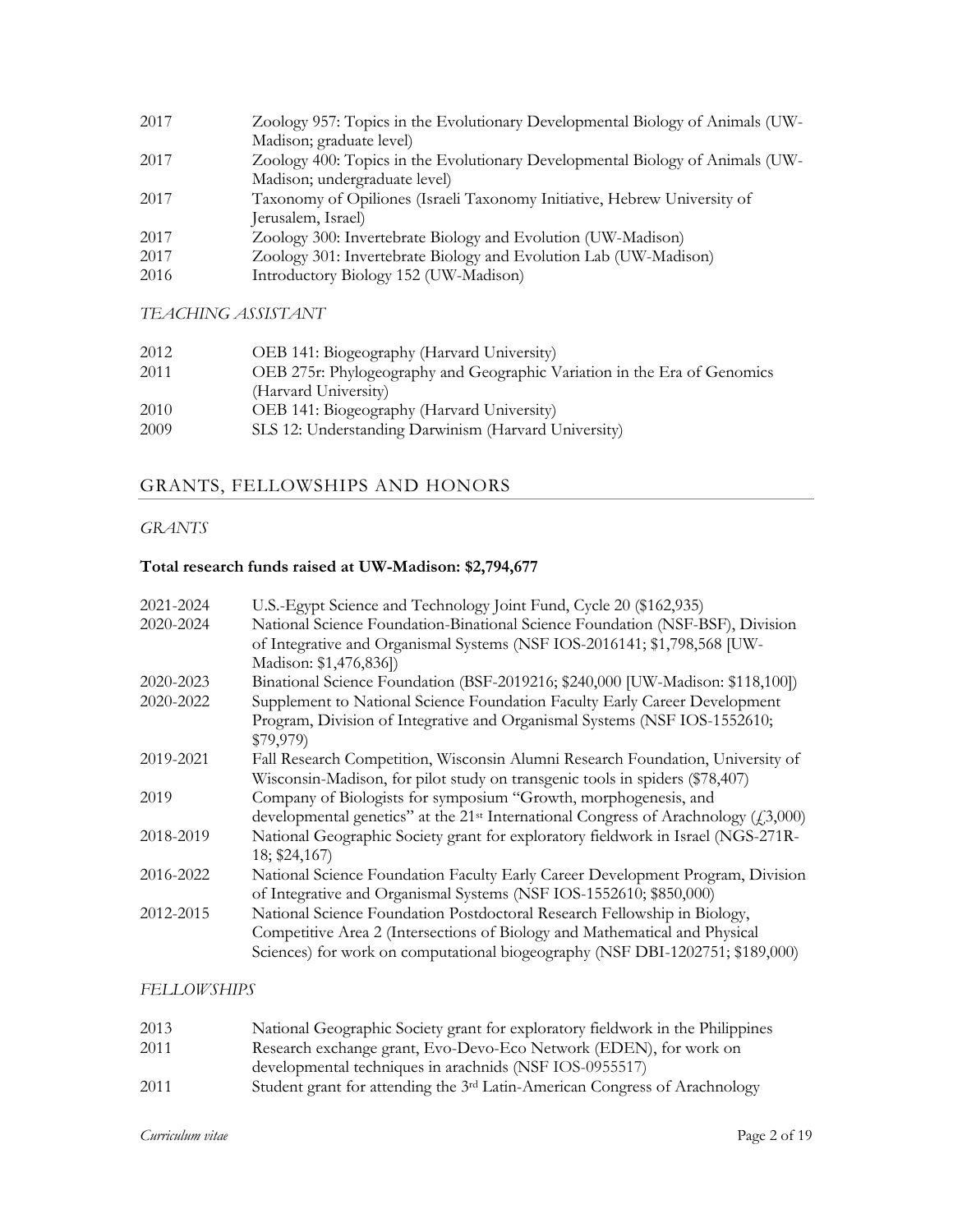Deakin-Royce Fellowship for study in Australia, Australian Studies Committee, Harvard University Marie Stopes Travel Award, Willi Hennig Society Putnam Expedition Grant, Museum of Comparative Zoology, Harvard University Marie Stopes Travel Award, Willi Hennig Society Putnam Expedition Grant, Museum of Comparative Zoology, Harvard University National Science Foundation Graduate Research Fellowship, honorable mention Exploration Fund Award, Explorers Club Goelet Award Fund, Harvard University Deutscher Akademischer Austauch Dienst Hochschulsommerkurs program for language study in Germany

*HONORS AND AWARDS*

| 2021 | Nominated to Full Membership in Sigma Xi (accepted)                                                          |
|------|--------------------------------------------------------------------------------------------------------------|
| 2019 | Plenary speaker at the 3rd Pan-American Society of Evolutionary Developmental                                |
|      | Biology conference, Miami [2 August 2019]                                                                    |
| 2019 | Plenary speaker at the 21 <sup>st</sup> International Congress of Arachnology, Christchurch,                 |
|      | New Zealand [February 15, 2019]                                                                              |
| 2014 | Plenary speaker at the 4 <sup>th</sup> Congreso Latinamericano de Aracnología, Morelia,                      |
|      | México (given in Spanish) [July 21, 2014]                                                                    |
| 2013 | Invited speaker at the 9th Annual University of Michigan Early Career Scientists                             |
|      | Symposium [March 16, 2013]                                                                                   |
| 2012 | Harvard University Certificate of Teaching Excellence [Fall 2011 semester]                                   |
| 2012 | 2 <sup>nd</sup> place prize for student presentation, Division of Phylogenetic and Comparative               |
|      | Biology, Annual Meeting of the Society for Integrative and Comparative Biology                               |
| 2010 | Harvard University Certificate of Teaching Excellence [Spring 2010 semester]                                 |
| 2010 | 2 <sup>nd</sup> place prize for student presentation, 18 <sup>th</sup> International Congress of Arachnology |
| 2010 | Willi Hennig Award (1 <sup>st</sup> place student presentation), Willi Hennig Society                        |
| 2008 | Lars Brundin Award (2 <sup>nd</sup> place student presentation), Willi Hennig Society                        |
| 2006 | Phi Beta Kappa, Alpha Iota chapter [inducted June 2006]                                                      |

#### PUBLICATIONS

†Undergraduate co-author.

#### *IN PREPARATION*

109. Aharon, S., Ballesteros, J.A., Gainett, G., **Sharma, P.P.**, Hawlena, D., Gavish-Regev, E. (*in preparation*) In the land of the blind: Exceptional subterranean speciation of cryptic troglobitic spiders of the genus *Tegenaria* (Araneae: Agelenidae) in Israel.

#### *PEER-REVIEWED*

108. Bartel, C., Dunlop, J.A., **Sharma, P.P.**, Selden, P.A., Tarasov, P.E., Ren, D. (*in review*) Four new laniatorean harvestmen (Arachnida: Opiliones) from mid-Cretaceous Burmese amber.

107. de Miranda, G.S., Kulkarni, S.S., Tagliatela, J., Baker, C.M., Giupponi, A.P.L., Labarque, F.M., Gavish-Regev, E., Rix, M.G., Carvalho, L.S., Fusari, L.M., Wood, H.M., **Sharma, P.P.** (*in review*) The rediscovery of a relict unlocks the first global phylogeny of whip spiders (Amblypygi).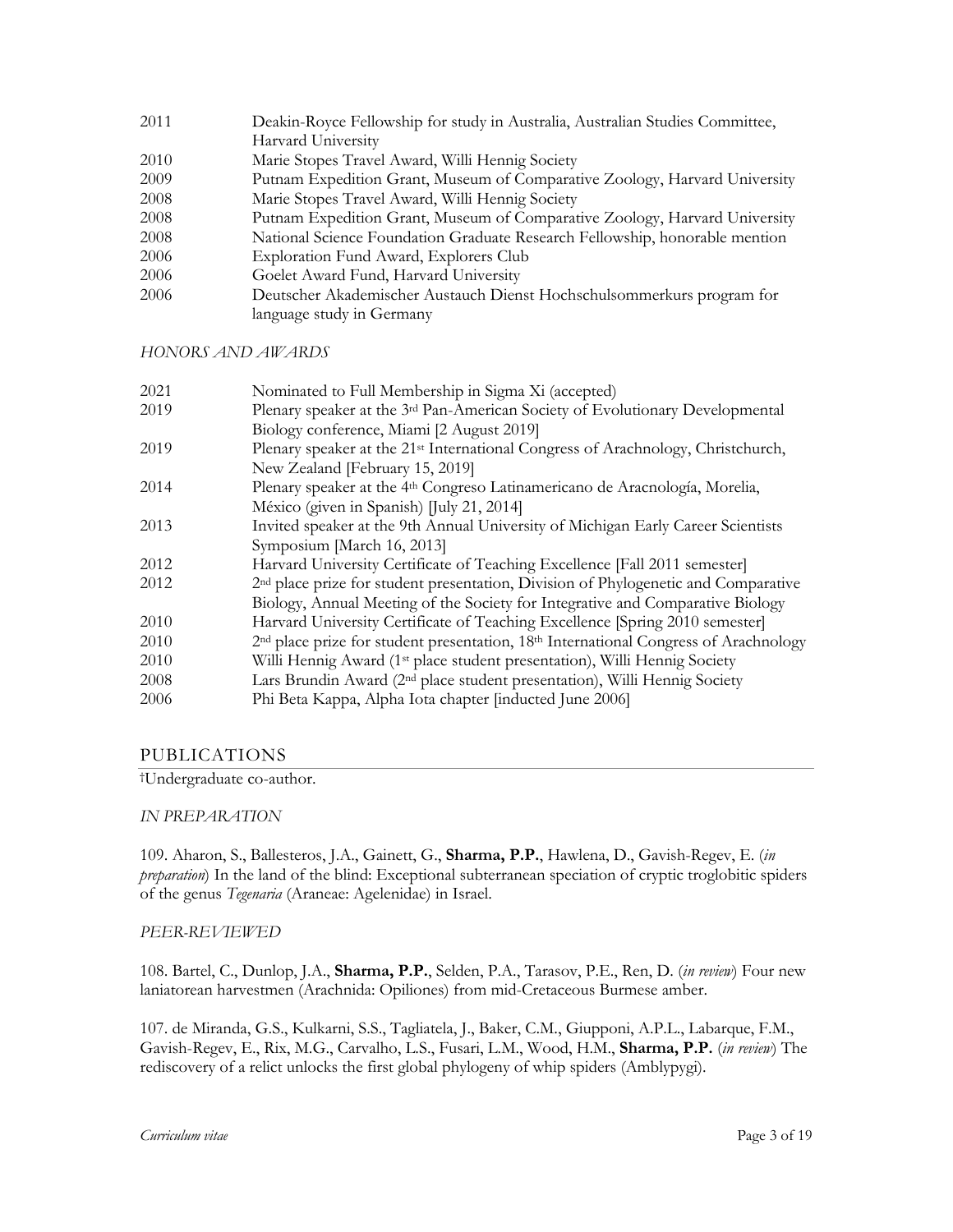106. Baker, C.M., Ballesteros, J.A., Aharon, S., Gainett, G., Armiach Steinpress, I., Wizen, G., **Sharma, P.P.**, Gavish-Regev, E. (*in review*) Recent speciation and phenotypic plasticity within a parthenogenetic lineage of Levantine whip spiders (Chelicerata: Amblypygi: Charinidae).

105. Palmieri Rocha, L., Chamorro, M.L., **Sharma, P.P.** (*in revision*) Phylogenetic assessment of the Metamasius hemipterus species complex (Coleoptera, Curculionidae, Dryophthorinae).

104. **Sharma, P.P.** (2022*, in press*) Duplication and evolution of Hox clusters in Chelicerata (Arthropoda). In: Ferrier, D.E.K., Hall, B.K. (editors). *Hox modules in Evolution and Development.* Boca Raton, FL: CRC Press, Taylor Francis Group.

103. Santibáñez-López, C.E., Aharon, S., Baker, C.M., Ballesteros, J.A., Gainett, G., González-Santillán, E., Harvey, M.S., Hassan, M.K., Monod, L., Ojanguren-Affilastro, A., Pinto-da-Rocha, R., Zvik, Y., Gavish-Regev, E., **Sharma P.P.** (2022) Phylogenomics of scorpions reveal contemporaneous diversification of scorpion mammalian predators and mammal-specific sodium channel toxins. *Systematic Biology* syac021.

102. \*Gainett, G., \*†Crawford, A.R., †Klementz, B.C., †So, C., Baker, C.M., Setton, E.V.W., **Sharma, P.P.** (2022) Eggs to longlegs: Embryonic staging of the harvestman *Phalangium opilio* (Opiliones), an emerging model arachnid. *Frontiers in Zoology* 19: 11. (\*equal author contribution)

101. Ballesteros, J.A., Santibáñez-López, C.E., Baker, C.M., Benavides, L.R., Cunha, T.J., Gainett, G., Ontano, A.Z., Setton, E.V.W., Arango, C.P., Gavish-Regev, E., Harvey, M.S., Wheeler, W.C., Hormiga, G., Giribet, G., **Sharma, P.P.** (2022) Comprehensive species sampling and sophisticated algorithmic approaches refute the monophyly of Arachnida. *Molecular Biology and Evolution* 39: msac21. **[Featured in** *The New York Times***]**

100. Ontano, A.Z., †Steiner, H.G., **Sharma P.P.** (2022) How many long branch orders occur in Chelicerata? Opposing effects of Palpigradi and Opilioacariformes on phylogenetic stability. *Molecular Phylogenetics and Evolution* 168: 107378.

99. **Sharma, P.P.**, Ballesteros, J.A., Santibáñez-López, C.E. (2021) What is an "arachnid"? Consensus, consilience, and confirmation bias in the phylogenetics of Chelicerata. *Diversity* 13: 568. **[Highlighted by the journal]**

98. Gainett, G., González, V.L., Ballesteros, J.A., Setton, E.V.W., Baker, C.M., †Barolo Gargiulo, L., Santibáñez-López, C.E., Coddington, J.A., **Sharma, P.P.** (2021) The genome of a daddy-long-legs (Opiliones) illuminates the evolution of arachnid appendages and chelicerate genome architecture. *Proceedings of the Royal Society B* 288: 20211168. **[Featured in** *Science***] [Featured in** *Nature***] [Featured in** *The New York Times***] [Featured in** *The Atlantic***] [Featured on** *National Public Radio***]**

97. Cotoras, D.D., de S. Castanheira, P., **Sharma, P.P.** (2021) A cheliceral axial duplication in the long-jawed orb-weaving spider *Tetragnatha versicolor* (Araneae: Tetragnathidae). *Development Genes and Evolution* 231: 131–139.

96. Baudouin Gonzalez, L., Schoenauer, A., Harper, A., Blakeley, G., Seiter, M., Arif, S., Sumner-Rooney, L., Russell, S., **Sharma, P.P.**, McGregor, A.P. (2021) The evolution of Sox gene repertoires and regulation of segmentation in arachnids. *Molecular Biology and Evolution* 38: 3153–3169.

95. Ontano, A.Z., Gainett, G., Aharon, S., Ballesteros, J.A., Benavides, L.R., †Corbett, K.F., Gavish-Regev, E., Harvey, M.S., Monsma, S., Santibáñez-López, C.E., Setton, E.V.W., †Zehms, J.T., Zeh,

*Curriculum vitae* Page 4 of 19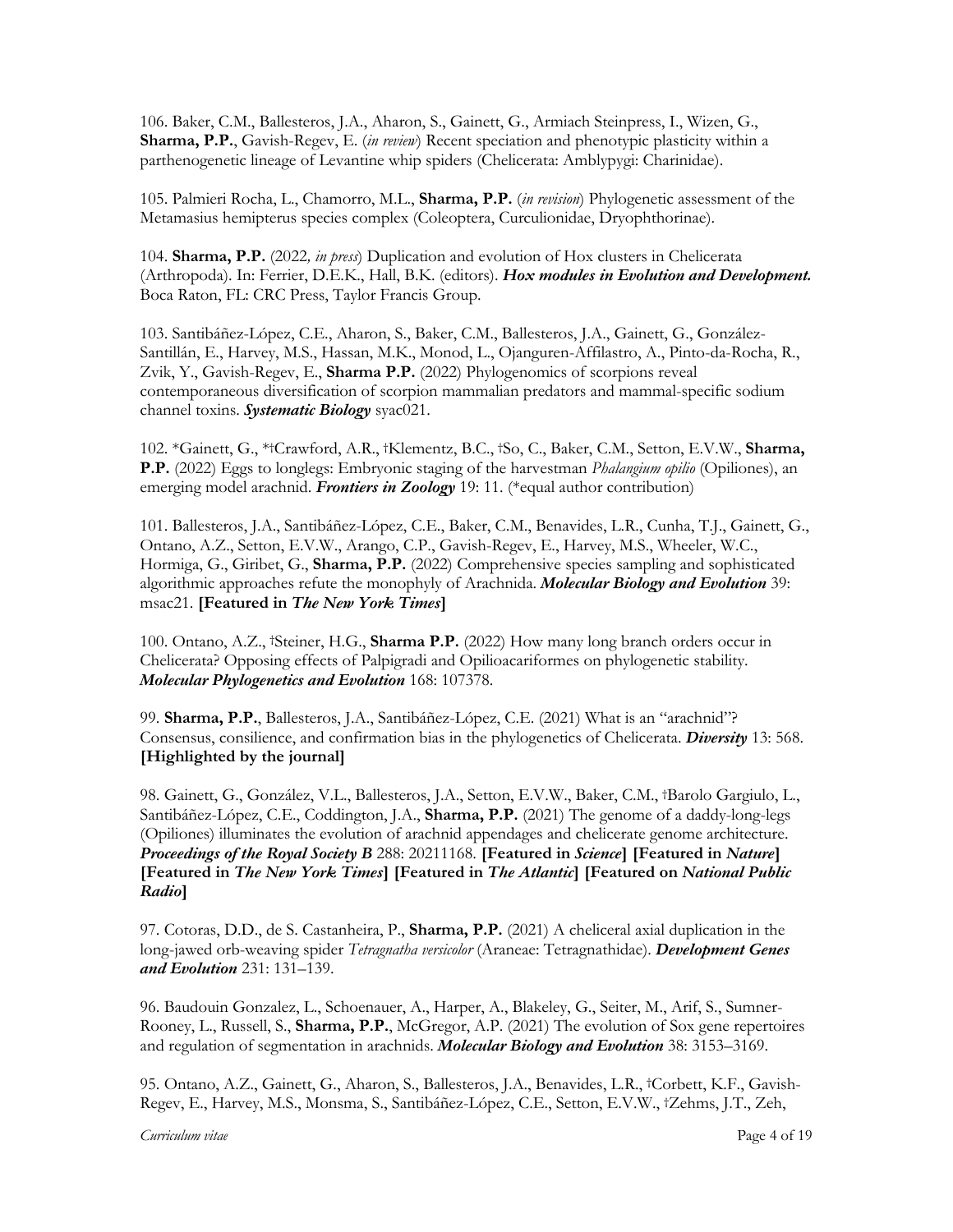J.A., Zeh, D.W., **Sharma, P.P.** (2021) Taxonomic sampling and rare genomic changes overcome long-branch attraction in the phylogenetic placement of pseudoscorpions. *Molecular Biology and Evolution* 38: 2446–2467.

94. Setton, E.V.W., **Sharma, P.P.** (2021) A conserved role for *arrow* in the posterior segmentation of Arthropoda. *Developmental Biology* 475: 91–105.

93. \*Ballesteros, J.A., \*Setton, E.V.W., \*Santibáñez-López, C.E., Arango, C.P., Brenneis, G., Brix, S., Cano-Sánchez, E., †Corbett, K.F., †Dandouch, M., Dilly, G.F., Eleaume, M.P., Gainett, G., Gallut, C., †McAtee, S., †McIntyre, L., Moran, A.L., †Moran, R., López-González, P.J., Scholtz, G., Williamson, C., Woods, H., †Zehms, J.T., Wheeler, W.C., **Sharma, P.P.** (2021) Phylogenomic resolution of sea spider diversification through integration of multiple data classes. *Molecular Biology and Evolution* 38: 686–701. (\*equal author contribution) **[Featured in** *Science***]**

92. Giribet, G., Baker, C.M., **Sharma, P.P.** (2021) A revised phylogeny of the New Caledonian endemic genus *Troglosiro* (Opiliones: Cyphophthalmi: Troglosironidae) with the description of four new species. *Invertebrate Systematics* 35: 59–89.

91. Bartel, C., Dunlop, J.A., **Sharma, P.P.**, Selden, P.A., Ren, D., Shi, C. (2021) Laniatorid harvestmen (Arachnida: Opiliones) from Late Cretaceous Burmese amber. *Cretaceous Research* 119: 104703.

90. Dehnert, G.K., Freitas, M., **Sharma, P.P.**, Barry, T., Karasov, W.H. (2021) Impacts of subchronic exposure to a commercial 2,4-D herbicide on developmental stages of multiple freshwater fish species. *Chemosphere* 263: 127638.

89. Gainett, G., Ballesteros, J.A., Kanzler, C.R., †Zehms, J.M., †Zern, J.M., Aharon, S., Gavish-Regev, E., **Sharma, P.P.** (2020) Systemic paralogy and function of retinal determination network homologs in arachnids. *BMC Genomics* 21: 811.

88. Gainett, G., Willemart, R.H., Giribet, G., **Sharma, P.P.** (2020) Convergent evolution of sexually dimorphic glands in an amphi-Pacific harvestmen family. *Invertebrate Systematics* 34: 871–892.

87. Brenneis, G., Arango, C.P., **Sharma, P.P.**, Schwentner, M. (2020) The more the merrier: unparalleled sympatric species richness in a sea spider genus (Pycnogonida, Callipallenidae, Meridionale) from Tasmanian waters. *Invertebrate Systematics* 34: 837–870. **[Cover article]**

86. Gainett, G., **Sharma, P.P.** (2020) Genomic resources and toolkits for developmental study of whip spiders (Amblypygi) provide insights into arachnid genome evolution and antenniform leg patterning. *EvoDevo* 11: 18.

85. †Schmidt, S.M., Clouse, R.M., **Sharma, P.P.** (2020) A new *Miopsalis* from Mindanao supports a biogeographic umbilicus between Borneo and the southern Philippines (Arachnida: Opiliones: Cyphophthalmi: Stylocellidae). *Zootaxa* 4779: 379–390.

84. Cano-Sánchez, E., **Sharma, P.P.**, López-González, P.J. (2020) Postembryonic development of *Nymphon australe* Hodgson, 1902 (Pycnogonida, Nymphonidae) from Antarctica. *Polar Biology* 43: 207–223.

83. Santibáñez-López, C.E., Ojanguren-Affilastro, A.A., **Sharma, P.P.** (2020) Another one bites the dust: Taxonomic sampling of a key genus in phylogenomic datasets reveals more nonmonophyletic groups in traditional scorpion classification. *Invertebrate Systematics* 34: 133–143.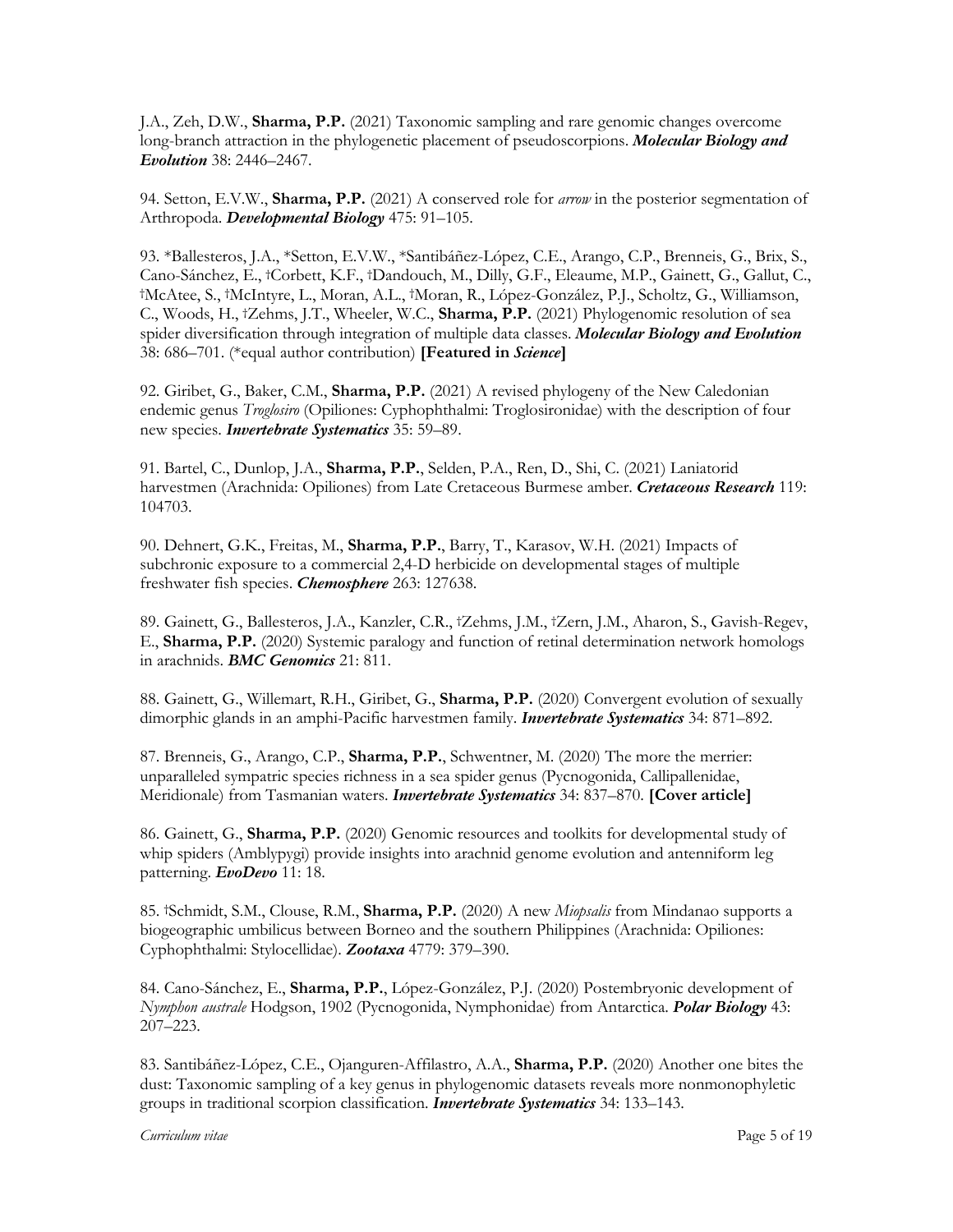82. Nolan, E.D., Santibáñez-López, C.E., **Sharma P.P.** (2020) Developmental gene expression as a phylogenetic data class: Support for the monophyly of Arachnopulmonata. *Development Genes and Evolution* 230: 137–153. **[Cover article]**

81. Ballesteros, J.A., Santibáñez-López, C.E., Kovác, L'., Gavish-Regev, E., **Sharma, P.P.** (2019) Ordered phylogenomic subsampling enables diagnosis of systematic errors in the placement of the enigmatic, long branch arachnid order Palpigradi. *Proceedings of the Royal Society B* 286: 20192426.

80. Santibáñez-López, C.E., Graham, M.R., **Sharma, P.P.**, Ortiz, E., Possani, L.D. (2019) Comparative transcriptomic analysis reveals evolutionary conservation and selective pressures in hadrurid scorpion toxins. *Toxins* 11: 637. **[Cover article]**

79. Aharon, S., Ballesteros, J.A., †Crawford, A.R., †Friske, K., Gainett, G., Langford, B., Gavish-Regev, E., **Sharma, P.P.** (2019) The anatomy of an unstable node: a Levantine relict precipitates phylogenomic dissolution of higher-level relationships of the armoured harvestmen (Arachnida: Opiliones: Laniatores). *Invertebrate Systematics* 33: 697–717. **[Cover article]**

78. Setton, E.V.W., Hendrixson, B.E., **Sharma, P.P.** (2019) Embryogenesis in a Colorado population of *Aphonopelma hentzi* (Girard, 1854). *Journal of Arachnology* 47: 209–216*.* **[Cover article]**

77. Santibáñez-López, C.E., González-Santillán, E., Monod, L., **Sharma, P.P.** (2019) Phylogenomics facilitates stable scorpion systematics: Reassessing the relationships of Vaejovidae and a new highlevel classification of Scorpiones (Arachnida). *Molecular Phylogenetics and Evolution* 135: 22–30.

76. Gainett, G., **Sharma, P.P.**, Fernandes, N., Pinto-da-Rocha, R., Giribet, G., Willemart, R.H. (2019) Evolution of a sensory cluster on the legs of Opiliones (Arachnida) informs multi-level phylogenetic relationships. *Zoological Journal of the Linnean Society* 187: 143–165.

75. Ballesteros, J.A., **Sharma, P.P.** (2019) A critical appraisal of the placement of Xiphosura (Chelicerata) with account of known sources of phylogenetic error. *Systematic Biology* 68: 896–917. **[Cover article] [Featured in** *National Geographic***]**

74. **Sharma, P.P.** (2019) Integrating morphology and phylogenomics supports a terrestrial origin of insect flight. *Proceedings of the National Academy of Sciences of the USA* 116: 2796–2798.

73. †Schmidt, S.M., Buenavente, P.A.C., Blatchley, D.D., Diesmos, A.C., Diesmos, M.L., General, D.E.M., Mohagan, A.B., Mohagan, D.J., Clouse, R.M., **Sharma, P.P.** (2019) A new species of Tithaeidae (Arachnida: Opiliones: Laniatores) from Mindanao reveals contemporaneous colonization of the Philippines by Sunda Shelf opiliofauna. *Invertebrate Systematics* 33: 237–251.

72. Santibáñez-López, C.E., Kriebel, R., Ballesteros, J.A., Rush, N., Witter, Z., Williams, J., Janies, D., **Sharma, P.P.** (2018) Integration of phylogenomics and molecular modeling reveals lineagespecific diversification of toxins in scorpions. *PeerJ* 6: e5902.

71. Zhang, C., Zhang F., **Sharma, P.P**. (2018) Two new species of *Petrobunus* Sharma & Giribet, 2011 from China (Opiliones: Laniatores: Petrobunidae). *Zootaxa* 4524: 51-64.

70. †March, L.M., †Smaby, R.M., †Setton, E.V.W., **Sharma, P.P.** (2018) The evolution of selector gene function: Expression dynamics and regulatory interactions of tiptop/teashirt across Arthropoda. *Evolution and Development* 20: 219–232.

*Curriculum vitae* Page 6 of 19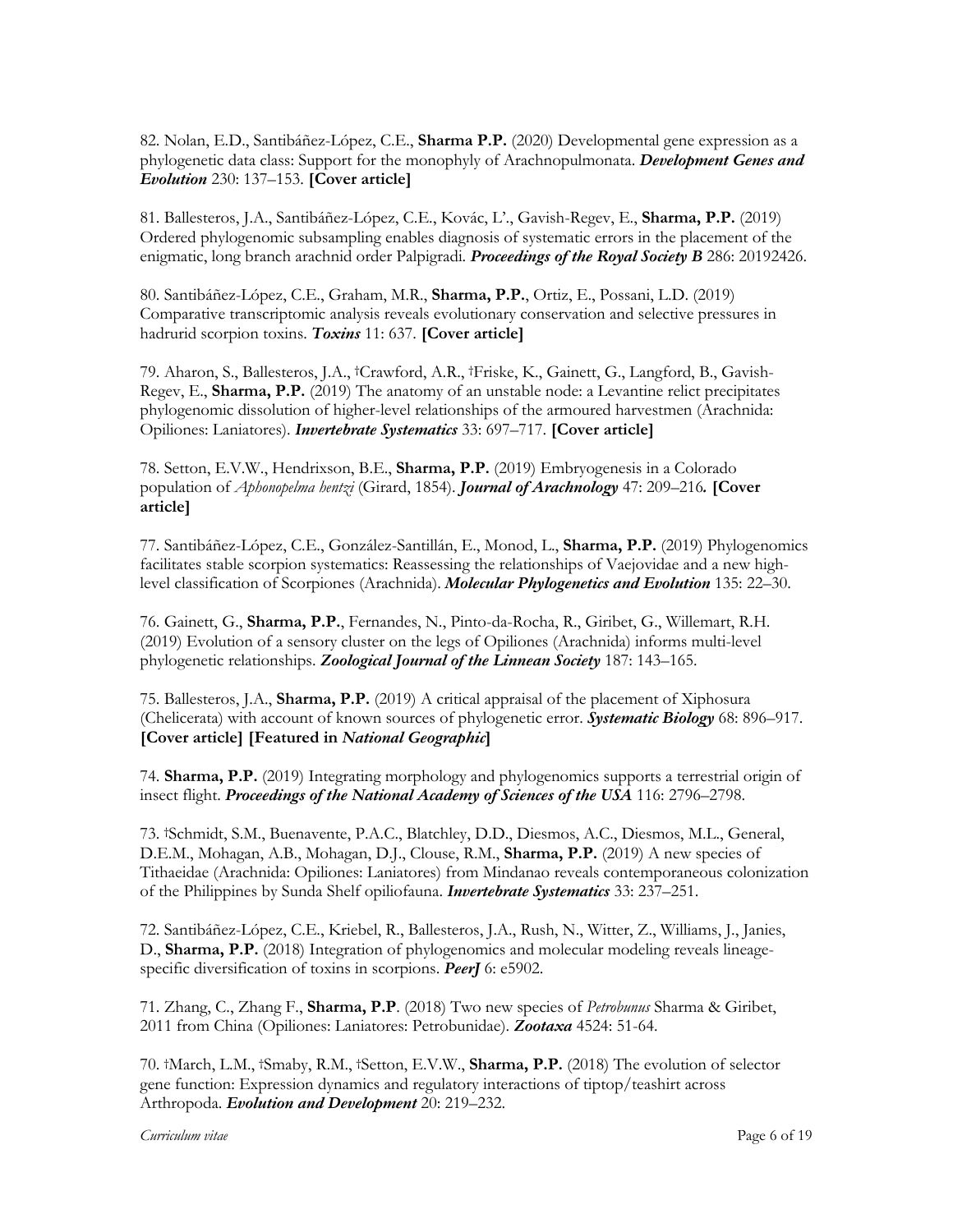69. Sharma, P.P. (2018) Chelicerates. *Current Biology* 28: R761–R783.

68. †Oberski, J.T., **Sharma, P.P.**, †Jay, K.R., †Coblens, M.J., †Lemon, K.A., †Johnson, J.E., Boyer, S.L. (2018) A dated molecular phylogeny of mite harvestmen (Arachnida: Opiliones: Cyphophthalmi) elucidates ancient diversification dynamics in the Australian Wet Tropics. *Molecular Phylogenetics and Evolution* 127: 813–822.

67. Leite, D.J., Baudouin-Gonzalez, L., Iwasaki-Yokozawa, S., Lozano-Fernandez, J., Turetzek, N., Akiyama-Oda, Y., Pisani, D., Oda, H., **Sharma, P.P.**, McGregor, A.P. (2018) Homeobox gene duplication and divergence in arachnids. *Molecular Biology and Evolution* 35: 2240–2253.

66. Gainett G., **Sharma P.P.**, Giribet, G., Willemart, R.H. (2018) The sensory equipment of a sandokanid: the extreme case of tarsal reduction in a harvestman (Arachnida, Opiliones). *Journal of Morphology* 279: 1206–1223.

65. Di, Z., Edgecombe, G.D., **Sharma, P.P.** (2018) Homeosis in a scorpion supports a telopodal origin of pectines and book lungs. *BMC Evolutionary Biology* 18: 73.

64. Santibáñez-López, C.E., Ontano, A.Z., Harvey, M.S., **Sharma, P.P.** (2018) Transcriptomic analysis of pseudoscorpion venom reveals a unique cocktail dominated by enzymes and protease inhibitors. *Toxins* 10: 207.

63. †Setton, E.V.W., **Sharma, P.P.** (2018) Cooption of an appendage patterning gene cassette in the head segmentation of arachnids. *Proceedings of the National Academy of Sciences of the USA* 115: E3491–E3500.

62. Gainett, G., **Sharma, P.P.**, Giribet, G., Willemart, R.H. (2018) Putative adhesive setae on the walking legs of the Australian harvestman *Metibalonius* sp. (Arachnida: Opiliones: Podoctidae). *Journal of Arachnology* 46: 62–68.

61. **Sharma, P.P.**, Baker, C.M., Cosgrove, J.G., †Johnson, J.E., †Oberski, J.T., Raven, R.J., Harvey, M.S., Boyer, S.L., Giribet, G. (2018) A revised dated phylogeny of scorpions: Phylogenomic support for ancient divergence of the temperate Gondwanan family Bothriuridae. *Molecular Phylogenetics and Evolution* 122: 37–45.

60. Garb, J.E., **Sharma, P.P.,** Ayoub, N.A. (2018) Recent progress and prospects for advancing arachnid genomics. *Current Opinions in Insect Science* 25: 51–57.

59. Lewis, S.H., Quarles, K.A., Yang, Y., Tanguy, M., Frézal, L., Smith, S., **Sharma, P.P.**, Cordaux, R., Gilbert, C., Giraud, I., Collins, D.H., Zamore, P.D., Miska, E.A., Sarkies, P., Jiggins, F.M. (2018) Panarthropod evolutionary analysis identifies somatic piRNAs as an ancestral TE defence module. *Nature Ecology and Evolution* 2: 174–181.

58. Daniels, S.R., Dreyer, M., **Sharma, P.P.** (2017) Contrasting the population genetic structure of two velvet worm taxa (Onychophora: Peripatopsidae: *Peripatopsis*) in forest fragments along the southeastern Cape, South Africa. *Invertebrate Systematics* 31: 781–796.

57. **Sharma, P.P.** (2017) Chelicerates and the conquest of land: A view of arachnid origins through an evodevo spyglass. *Integrative and Comparative Biology* 57:510-522.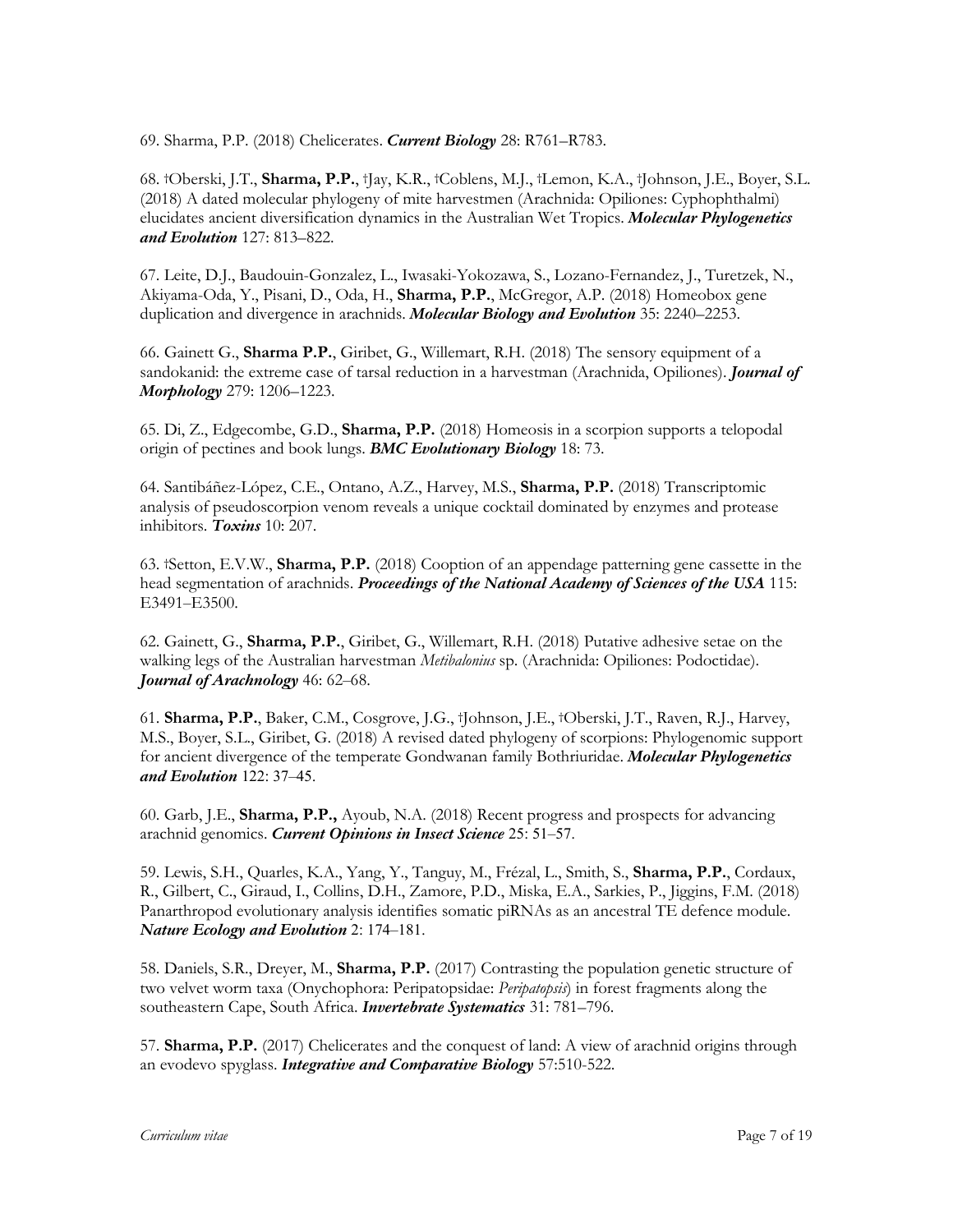56. \*Schwager, E.E., \***Sharma, P.P.**, \*Clarke, T., \*Leite, D.J., \*Wierschin, T., Pechmann M., Akiyama-Oda, Y., Esposito, L., Arensburger, P., Bechsgaard, J., Bilde, T., Buffry, A., Chao, H., Dinh, H., Doddapaneni, H., Dugan, S., Eibner C., Extavour, C.G., Funch, P., Garb, J., Gonzalez, V.L., Griffiths-Jones, S., Han, Y., Hayashi, C., Hilbrant, M., Hughes, D.S.T., Janssen, R., Lee, S.L., Maeso, I., Murali, S.C., Muzny, D.M., da Fonseca, R.N., Qu, J., Ronshaugen, M., Schomburg, C., Schönauer, A., Stollewerk, A., Torres-Oliva, M., Turetzek, N., Vanthournout, B., Werren, J., Wolff, C., Worley, K.C., Gibbs, R.A., Coddington, J., Oda, H., Stanke, M., Ayoub, N.A., Damen, W.G.M., Prpic, N.-M., Flot, J.-F., Posnien, N., Richards, S., McGregor, A.P. (2017) The house spider genome reveals a whole genome duplication during arachnid evolution. *BMC Biology* 15:62. (\*equal author contribution)

55. †Setton, E.V.W., †March, L.E., †Nolan, E.D., Jones, T.E., Cho, H., Wheeler, W.C., Extavour, C.G., **Sharma, P.P.** (2017) Expression and function of *spineless* orthologs correlate with distal deutocerebral appendage morphology in Arthropoda. *Developmental Biology* 430: 224–236.

54. Clouse, R.M., Branstetter, M.G., Buenavente, P.A.C., Crowley, L.M., Czekanski-Moir, J., General, D.E.M., Giribet, G., Harvey, M.S., Janies, D.A., Mohagan, A.B., **Sharma, P.P.,** Wheeler, W.C. (2017) First molecular phylogeny of two arachnid orders (Schizomida and Uropygi) supports a tropical Pangean origin and mid-Cretaceous diversification. *Journal of Biogeography* 44: 2660–2672. **[Cover article]**

53. **Sharma P.P.**, Oberski, J.T., †Santiago, M.A., Ricardo Kriebel, †Savana M. Lipps, Buenavente, P.A.C., Diesmos, A.C., Janda, M., Boyer, S.L., Clouse, R.M., Wheeler, W.C. (2017) There is no evidence that Podoctidae carry eggs of their own species: Reply to Machado and Wolff (2017). *Molecular Phylogenetics and Evolution* 129: 349–353.

52. Santibañez-López, C.E., Kriebel, R., **Sharma, P.P.** (2017) *eadem figura manet*: Measuring morphological convergence in diplocentrid scorpions (Arachnida: Scorpiones: Diplocentridae) under a multilocus phylogenetic framework. *Invertebrate Systematics* 31: 233–248. **[Cover article]**

51. Fernández, R., **Sharma, P.P.**, Tourinho, A.L.M., Giribet, G. (2017) The Opiliones Tree of Life: shedding light on harvestmen relationships through transcriptomics. *Proceedings of the Royal Society of London B: Biological Sciences* 284: 20162340.

50. **Sharma P.P.**, †Santiago, M.A., Kriebel, R. †Lipps, S.M., Buenavente, P.A.C., Diesmos, A.C., Janda, M., Boyer, S.L., Clouse, R.M., Wheeler, W.C. (2017) A multilocus phylogeny of Podoctidae (Arachnida, Opiliones, Laniatores) reveals the disutility of subfamily nomenclature in armored harvestman systematics. *Molecular Phylogenetics and Evolution* 106: 164–173.

49. Iyer, H., Issigonis, M., **Sharma, P.P.**, Extavour, C.G., Newmark, P.A. (2016) A novel pre-meiotic function for *boule* in the planarian *Schmidtea mediterranea*. *Proceedings of the National Academy of Sciences of the USA* 113: E3509–E3518.

48. †Jay, K.R., Popkin-Hall, Z.R., †Coblens, M.J., †Oberski, J.T., **Sharma, P.P.**, Boyer, S.L. (2016) New species of *Austropurcellia*, cryptic short-range endemic mite harvestmen (Arachnida, Opiliones, Cyphopthalmi) from Australia's Wet Tropics biodiversity hotspot. *Zookeys* 586: 37-53.

47. **Sharma, P.P.**, Clouse, R.M., Wheeler, W.C. (2016) Hennig's semaphoront concept and the use of ontogenetic stages in phylogenetic reconstruction. *Cladistics* 33: 93-108.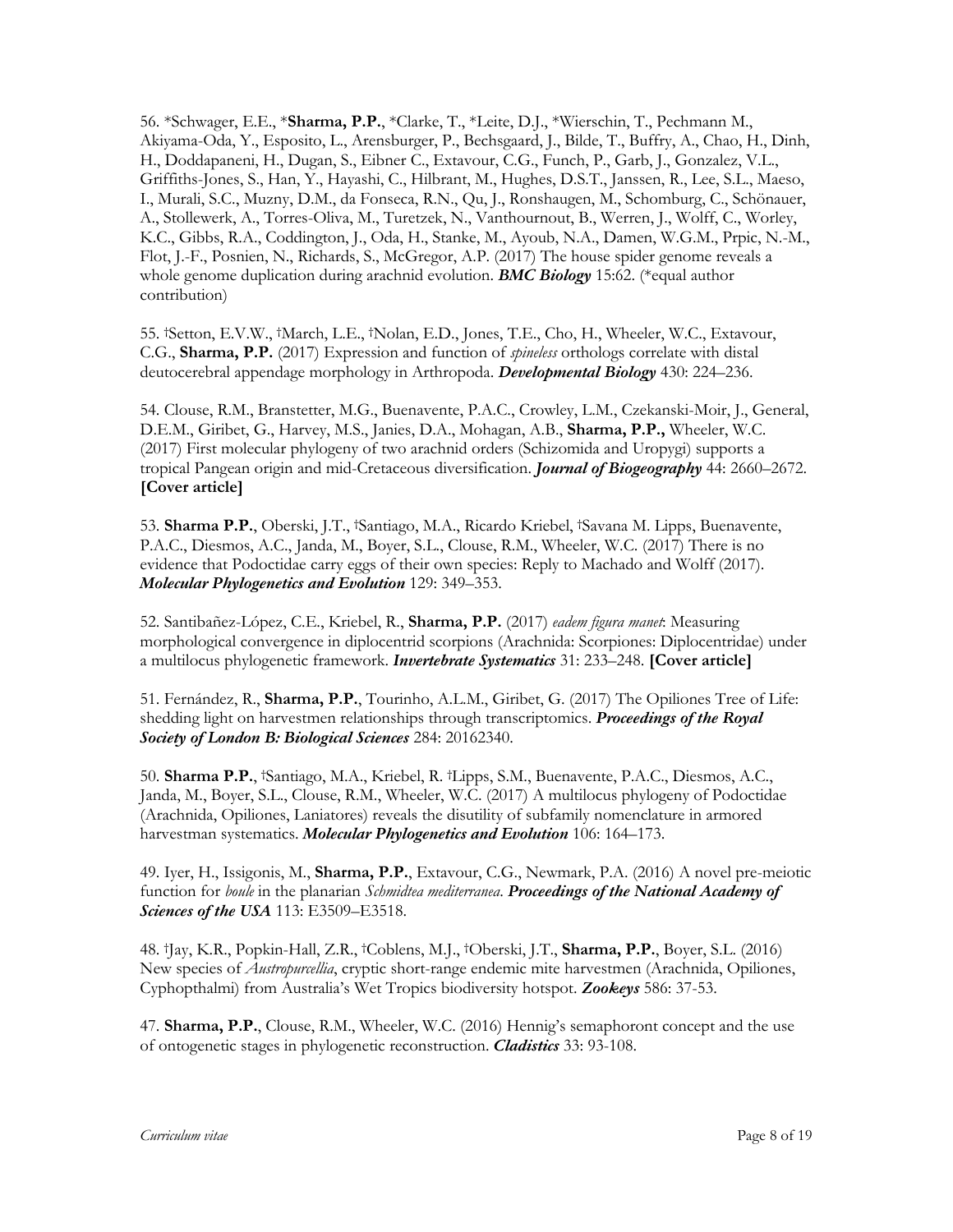46. Daniels, S.R., Kunaka, C., Klaus, S., **Sharma, P.P.** (2016) Spectacular cryptic diversity in a widespread ancient panarthropod (Onychophora: Peripatopsidae: *Opisthopatus cinctipes*) reveals the intricacies of delineating species boundaries. *Cladistics* 32: 506-537. **[Cover article]**

45. Giribet, G., Boyer, S.L., Baker, C.M., Fernández, R., **Sharma P.P.**, de Bivort, B.L., Daniels, S.R., Harvey, M.S., Neethling, J.A., Griswold, C.E. (2016) A molecular phylogeny of the temperate Gondwanan family Pettalidae (Arachnida, Opiliones, Cyphophthalmi) and the limits of taxonomic sampling. *Zoological Journal of the Linnean Society* 178: 523–545.

44. Pérez-González, A., **Sharma, P.P.**, Proud, D.N. (2016). Morphological tricks and blessed genitalia: rectifying the familial placement of *Fijicolana tuberculata* (Opiliiones: Laniatores: Zalmoxidae). *Zootaxa* 4061: 253–260.

43. Clouse, R.M., **Sharma, P.P.**, †Stuart, J.C., Davis, L.R., Giribet, G., Sarah, S.L., Wheeler, W.C. (2016) Phylogeography of the harvestman *Metasiro* (Arthropoda, Arachnida, Opiliones) reveals a potential solution to the Pangean paradox. *Organisms, Diversity and Evolution* 16: 167–184.

42. **Sharma, P.P.**, †Santiago, M.A., González-Santillán, E., Monod, L., Wheeler, W.C. (2015) Evidence of duplicated Hox genes in the most recent common ancestor of extant scorpions. *Evolution and Development* 17: 347–355.

41. Clouse, R.M., Janda, M., Blanchard, B., **Sharma, P.**, Hoffman, B.D., Andersen, A.N., Czekanski-Moir, J.E., Krushelnycky, P. Rabeling, C., Wilson, E.O., Economo, E.P., Sarnat, E.M., General, D.M., Alpert, G.D., Wheeler, W.C. (2015) Molecular phylogeny of Indo-Pacific carpenter ants (Hymenoptera: Formicidae: *Camponotus*) reveals waves of dispersal and colonization from diverse source areas. *Cladistics* 31: 424–437. **[Cover article]**

40. Schwager, E.E., Schönauer, A., Leite, D.J., **Sharma, P.P.**, McGregor, A.P. (2015) Chelicerata. In: Wanninger, A. (editor) *Evolutionary Developmental Biology of Invertebrates, Vol. 3: Ecdysozoa I: Non-Tetraconata*. Heidelberg: Springer.

39. **Sharma, P.P.**, Tarazona, O.A., Lopez, D.H., Schwager, E.E., Cohn, M.J., Wheeler, W.C., Extavour, C.G. (2015) A conserved genetic mechanism specifies deutocerebral appendage identity in insects and arachnids. *Proceedings of the Royal Society of London B: Biological Sciences* 282: 20150698.

38. **Sharma, P.P.**, Fernández, R., Esposito, L., González-Santillán, E., Monod, L. (2015). Phylogenomic resolution of scorpions reveals multilevel discordance with morphological phylogenetic signal. *Proceedings of the Royal Society of London B: Biological Sciences* 282: 20142953.

37. Giribet, G., **Sharma, P.P.** (2015) Evolutionary biology of harvestmen (Arachnida, Opiliones). *Annual Reviews of Entomology* 60: 157–175.

36. **Sharma, P.P.**, Kaluziak, S.T., Pérez-Porro, A.R., González, V.L., Hormiga, G., Wheeler, W.C., Giribet, G. (2014) Phylogenomic interrogation of Arachnida reveals systemic conflicts in phylogenetic signal. *Molecular Biology and Evolution* 31:2963–2984.

35. **Sharma, P.P.,** Wheeler, W.C. (2014) Cross-bracing uncalibrated nodes in molecular dating improves congruence of fossil and molecular age estimates. *Frontiers in Zoology* 11:57.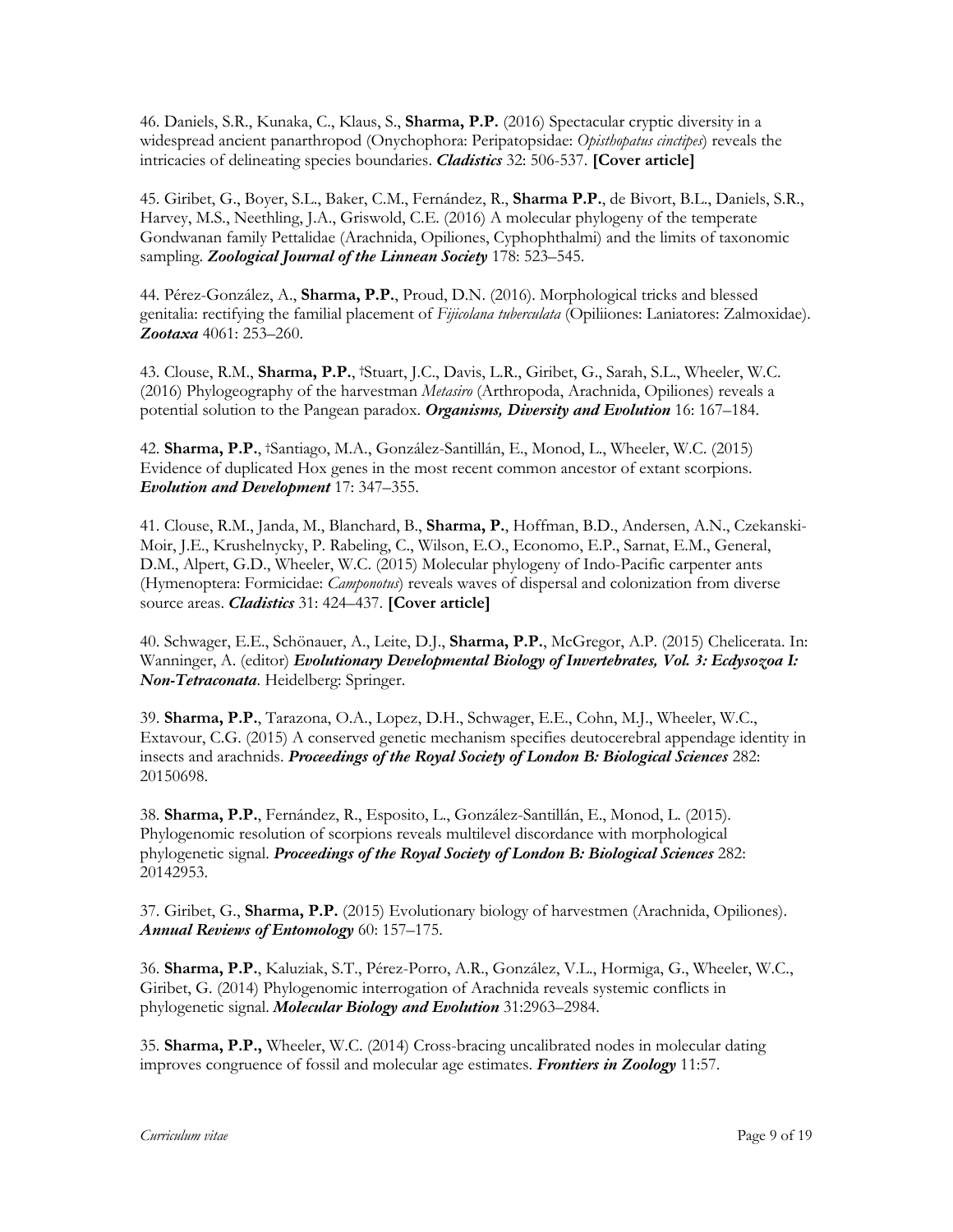34. **Sharma, P.P.**, Schwager, E.E., Extavour, C.G., Wheeler, W.C. (2014) Hox gene duplications correlate with posterior heteronomy in scorpions. *Proceedings of the Royal Society of London B: Biological Sciences* 281:20140661.

33. **Sharma, P.P.,** Giribet, G. (2014) A revised, dated phylogeny of the arachnid order Opiliones. *Frontiers in Genetics* 5: 255.

32. Fernandéz, R., Vahtera, V., Laumer, C.E., Libro, S., Kaluziak, S.T., **Sharma, P.P.**, Pérez-Porro, A.R., Edgecombe, G.D., Giribet, G. (2014) Evaluating topological conflict in centipede phylogeny using transcriptomic data sets. *Molecular Biology and Evolution* 31: 1500–1513.

31. \*Garwood, R., \***Sharma, P.P.**, Dunlop, J.A., Giribet, G. (2014) A Paleozoic Stem Group to Mite Harvestmen Revealed through Integration of Phylogenetics and Development. *Current Biology* 24: 1017–1023. (\*equal author contribution) **[Featured in** *National Geographic***]**

30. Bieler, R., Mikkelsen, P.M., Collins, T.M., Glover, E.A., González, V.L., Graf, D.L., Harper, E.M., Healy, J., Kawauchi, G.Y., **Sharma, P.P.**, Staubach, S., Strong, E.E., Taylor, J.D., Temkin, I., Zardus, J.D., Clark, S., Guzmán, A., McIntyre, E., Sharp, P., Giribet, G. (2014) Investigating the Bivalve Tree of Life—an exemplar-based approach combining molecular and novel morphological characters. *Invertebrate Systematics* 28: 32–115. **[Cover article]**

29. **Sharma, P.P.**, Gupta, T., Schwager, E.E., Wheeler, W.C., Extavour, C.G. (2014) Subdivision of arthropod *cap-n-collar* expression domains is restricted to Mandibulata. *EvoDevo* 5: 3.

28. †Gainett, G., **Sharma, P.P.**, Pinto-da-Rocha, R., Giribet, G., Willemart, R.H. (2014) Walk it off: Predictive power of appendicular characters toward inference of higher-level relationships in Laniatores (Arachnida: Opiliones). *Cladistics* 30: 120–138. **[Cover article]**

27. Riesgo, A., Novo, M., **Sharma, P.P.**, †Peterson, M., Maldonado, M., Giribet, G. (2014) Inferring the ancestral sexuality and reproductive condition in sponges (Porifera). *Zoologica Scripta* 43: 101– 117.

26. **Sharma, P.P.**, Zardus, J.D., Boyle, E.E., González, V.L., Jennings, R.M., McIntyre, E., Wheeler, W.C., Etter, R.J., Giribet, G. (2013) Into the deep: A phylogenetic approach to the bivalve subclass Protobranchia. *Molecular Phylogenetics and Evolution* 69: 188–204.

25. Clouse, R.M., **Sharma, P.P.**, Giribet, G., Wheeler, W.C. (2013) Elongation factor-1a, a putative single-copy nuclear gene, has divergent sets of paralogs in an arachnid. *Molecular Phylogenetics and Evolution* 68: 471–481.

24. **Sharma, P.P.,** Wheeler, W.C. (2013) Revenant clades in historical biogeography: the geology of New Zealand predisposes endemic clades to root age shifts. *Journal of Biogeography* 40: 1609–1618.

23. **Sharma, P.P.**, Schwager, E.E., Giribet, G., Jockusch, E.L., Extavour, C.G. (2013) *Distal-less* and *dachshund* pattern both plesiomorphic and apomorphic structures in chelicerates: RNA interference in the harvestman *Phalangium opilio* (Opiliones). *Evolution and Development* 15: 228–242. **[Cover article]** 

22. Riesgo, A., Andrade, S.C.S., **Sharma, P.P.**, Novo, M., Pérez-Porro, A.R., Vahtera, V., González, V.L., Kawauchi, G.Y., Giribet, G. (2012) Comparative description of ten transcriptomes of newly sequenced invertebrates and efficiency estimation of genomic sampling in non-model taxa. *Frontiers in Zoology* 9: 33.

*Curriculum vitae* Page 10 of 19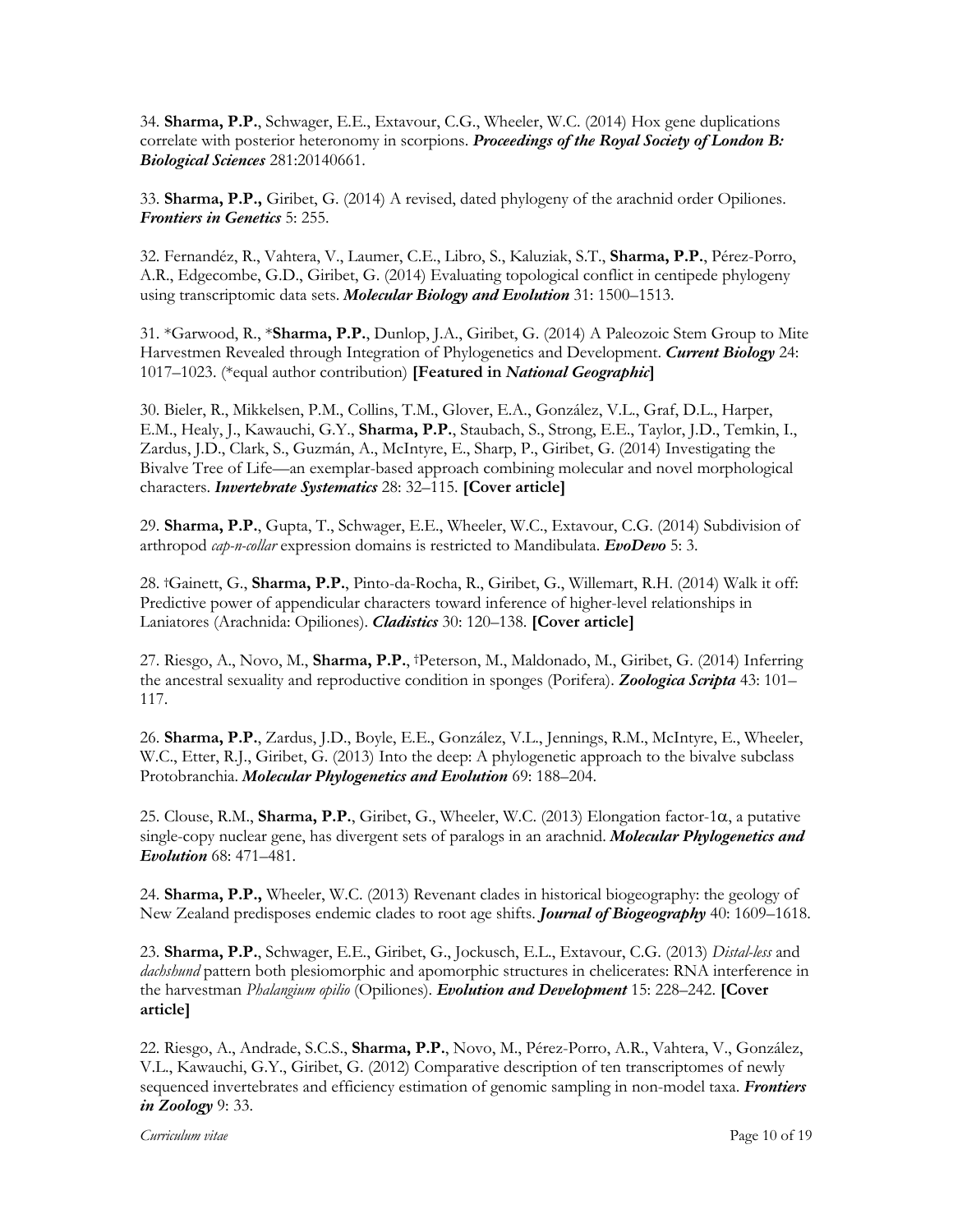21. **Sharma, P.P.**, Schwager, E.E., Extavour, C.G., Giribet, G. (2012) Evolution of the chelicera: a *dachshund* domain is retained in the deutocerebral appendage of Opiliones (Arthropoda, Chelicerata). *Evolution and Development* 14: 522–533. **[Recommended by Faculty of 1000]**

20. **Sharma, P.P.**, Schwager, E.E., Extavour, C.G., Giribet, G. (2012) Hox gene expression in the harvestman *Phalangium opilio* reveals divergent patterning of the chelicerate opisthosoma. *Evolution and Development* 14: 450–463.

19. **Sharma, P.P.**, González, V.L., Kawauchi, G.Y., Andrade, S.C.S., Guzmán, A., Collins, T.M., Glover, E.A., Harper, E.M., Healy, J.M., Mikkelsen, P.M., Taylor, J.D., Bieler, R., Giribet, G. (2012) Phylogenetic analysis of four protein-encoding genes largely corroborates the traditional classification of Bivalvia (Mollusca). *Molecular Phylogenetics and Evolution* 65: 64–74.

18. **Sharma, P.P.**, Giribet, G. (2012) Out of the Neotropics: Late Cretaceous colonization of Australasia by American arthropods. *Proceedings of the Royal Society of London B: Biological Sciences* 279: 3501–3509. **[Featured in the** *Harvard Gazette***] [Highlighted in** *Nature***]**

17. **Sharma, P.P.**, Buenavente, P.A.C., Clouse, R.M., Diesmos, A.C., Giribet, G. (2012) Forgotten gods: Zalmoxidae of the Philippines and Borneo (Opiliones: Laniatores). *Zootaxa* 3280: 29–55.

16. **Sharma, P.P.** (2012) New Australasian Zalmoxidae (Opiliones: Laniatores) and a new case of male polymorphism in Opiliones. *Zootaxa* 3236: 1–35.

15. Kawauchi, G.Y., **Sharma, P.P.**, Giribet, G. (2012) Sipunculan phylogeny based on six genes, with a new classification and the descriptions of two new families. *Zoologica Scripta* 41: 186–210.

14. Giribet, G., **Sharma, P.P.**, Benavides, L.R., Boyer, S.L., Clouse, R.M., de Bivort, B.L., Kawauchi, G.Y., Murienne, J., Schwendinger, P.J. (2012) Evolutionary and biogeographic history of the harvestman suborder Cyphophthalmi (Arachnida, Opiliones) – an ancient and global group of arachnids. *Biological Journal of the Linnean Society* 105: 92–130.

13. **Sharma, P.P.**, Prieto, C.E., Giribet, G. (2011) A new family of Laniatores (Arachnida: Opiliones) from the Afrotropics. *Invertebrate Systematics* 25: 143–154.

12. **Sharma, P.P.**, Giribet, G. (2011) The evolutionary and biogeographic history of the armoured harvestmen—Laniatores phylogeny based on ten molecular markers, with the description of two new families of Opiliones (Arachnida). *Invertebrate Systematics* 25: 106–142. **[Cover article]** 

11. **Sharma, P.P.**, Vahtera, V., Kawauchi, G., Giribet, G. (2011) Running WILD: The case for exploring mixed parameter sets in sensitivity analysis*. Cladistics* 27: 538–549.

10. **Sharma, P.P.**, Kury, A.B., Giribet G. (2011) The Zalmoxidae (Arachnida: Opiliones: Laniatores) of the Paleotropics: a catalogue of Southeast Asian and Indo-Pacific species. *Zootaxa* 2972: 37–58.

9. Giribet, G., Vogt, L., González, A.P., **Sharma, P.**, Kury, A.B. (2010) A multilocus approach to harvestmen (Arachnida: Opiliones) phylogeny with emphasis on biogeography and the systematics of Laniatores. *Cladistics* 26: 408–437.

8. **Sharma, P.**, Giribet, G. (2009) Sandokanid phylogeny based on eight molecular markers—The evolution of a southeast Asian endemic family of Laniatores (Arachnida, Opiliones). *Molecular Phylogenetics and Evolution* 52: 432–447.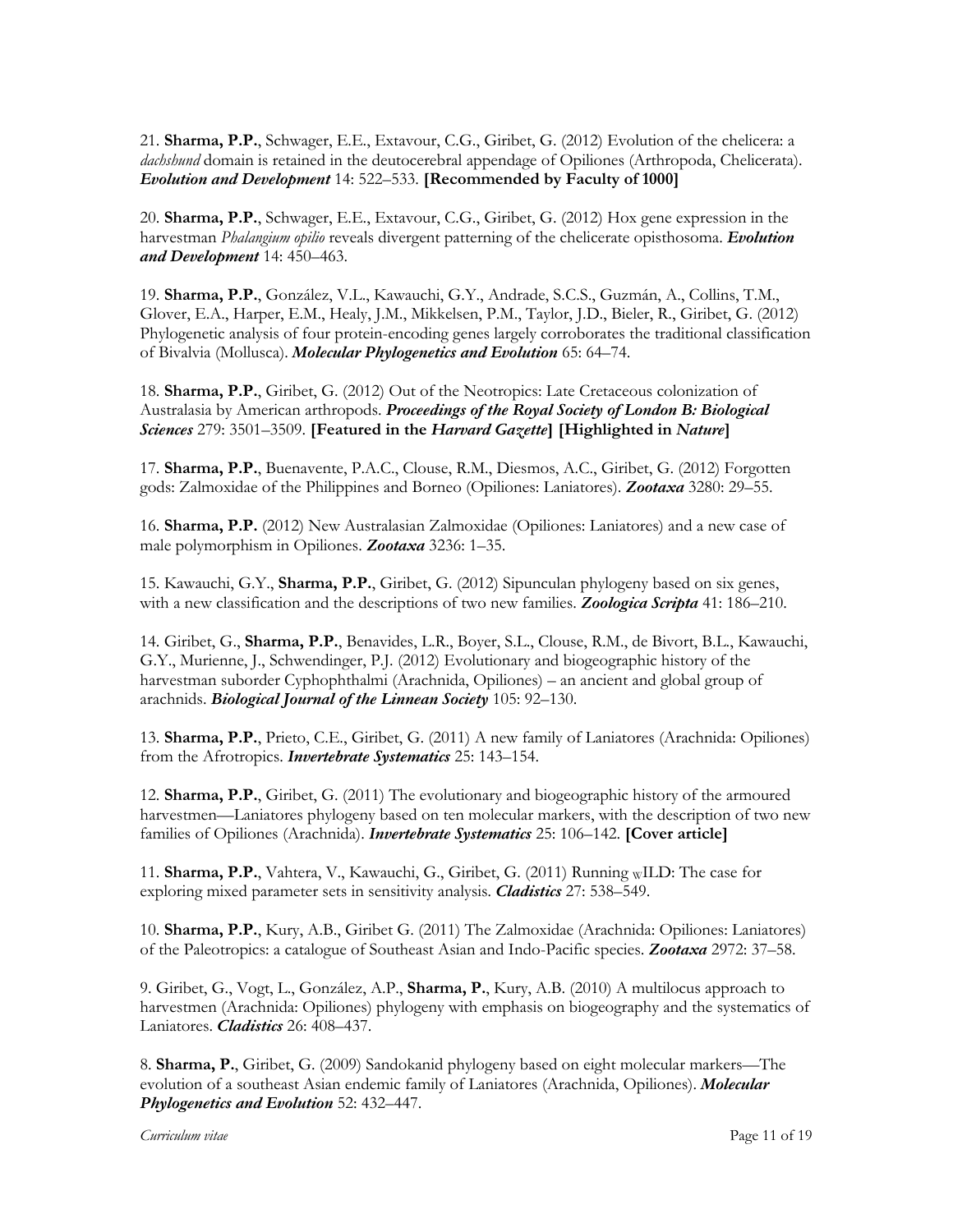7. **Sharma, P.**, Giribet, G. (2009) A relict in New Caledonia: phylogenetic relationships of the family Troglosironidae (Opiliones: Cyphophthalmi). *Cladistics* 25: 279–294.

6. **Sharma, P.**, Karunarathna, I., Giribet, G. (2009) On the endemic Sri Lankan genus *Pettalus* (Opiliones, Cyphophthalmi, Pettalidae) with the description of a new species and a discussion on the magnitude of its diversity. *The Journal of Arachnology* 37: 60–67.

5. **Sharma, P.P.**, Giribet, G. (2009) The family Troglosironidae (Opiliones: Cyphophthalmi) of New Caledonia. In: Zoologia Neocaledonica 6, Systematics and Biodiversity in New Caledonia. *Mémoirs du Muséum National d'Histoire Naturelle* 196: 83–123.

4. Giribet, G., **Sharma, P.P.**, Bastawade, D. (2007) A new genus and species of Cyphophthalmi (Arachnida, Opiliones) from the north-eastern states of India. *Zoological Journal of the Linnaean Society* 151: 663–670.

3. Boyer, S.L., Clouse, R.M., Benavides, L.R., **Sharma, P.**, Schwendinger, P.J., Karunarathna, I., Giribet, G. (2007) Biogeography of the world: a case study of globally distributed arachnids. *Journal of Biogeography* 34: 2070–2085.

2. **Sharma, P.**, Giribet, G. (2006) A new *Pettalus* species (Opiliones, Cyphophthalmi, Pettalidae) from Sri Lanka with a discussion on the evolution of eyes in Cyphophthalmi. *The Journal of Arachnology* 34: 331–341.

1. **Sharma, P.**, Giribet, G. (2005) A new *Troglosiro* species (Opiliones, Cyphophthalmi, Troglosironidae) from New Caledonia. *Zootaxa* 1053: 47–60.

## PRESENTATIONS

#### *INVITED LECTURES*

| 2023 | Annual Meeting of the Society of Integrative and Comparative Biology, Austin, TX,<br>symposium participant ("Paths to adulthood: How early life experiences shape<br>organismal form and function") [planned for January 2023] |
|------|--------------------------------------------------------------------------------------------------------------------------------------------------------------------------------------------------------------------------------|
| 2022 | European Congress of Arachnology, Greifswald, Germany, symposium participant<br>("Phylogeny and Evolution of Chelicerata") [planned for September 2022]                                                                        |
| 2022 | Evolutionary Biology Seminar Series, University of Bristol, Bristol, UK [June 2022]                                                                                                                                            |
| 2022 | Ecology and Evolutionary Biology seminar series, Cornell University, NY [February<br>2022]                                                                                                                                     |
| 2021 | Biology Colloquium, University of Wisconsin-Madison, WI (tenure talk) [September<br>2021]                                                                                                                                      |
| 2021 | School of Biological Sciences Seminar Series, University of Nebraska-Lincoln,<br>Lincoln, NE [September 2021]                                                                                                                  |
| 2021 | Entomology Seminar Series, Department of Entomology, University of Wisconsin-<br>Madison, WI [February 2021]                                                                                                                   |
| 2020 | VI Latin American Congress of Arachnology, virtual symposium: Evolutionary<br>Developmental Biology (Evo-Devo) in Arachnida [December 2020]                                                                                    |
| 2020 | I Meeting of the Society for Systematics, Biogeography, and Evolution, virtual<br>symposium: Diversity and phenotypic evolution [July 2020]                                                                                    |
| 2019 | Department of Genetics retreat, University of Wisconsin-Madison, WI [September<br>2019]                                                                                                                                        |

*Curriculum vitae* Page 12 of 19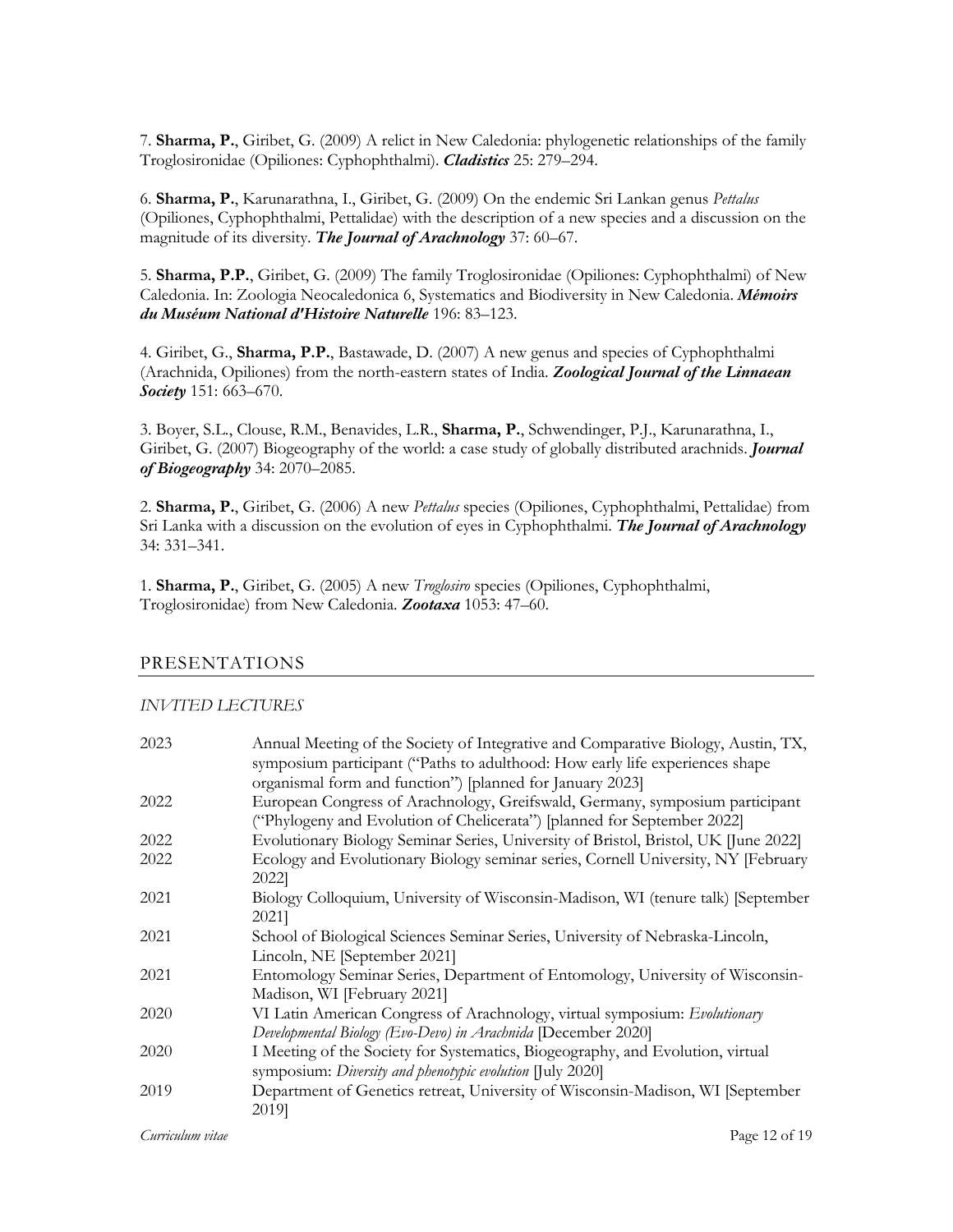| 2019 | Biology Seminar Series, University of Alabama, Tuscaloosa, AL [August 2019]                                                  |
|------|------------------------------------------------------------------------------------------------------------------------------|
| 2019 | 3rd Pan-American Society of Evolutionary Developmental Biology meeting,                                                      |
|      | University of Miami, FL (plenary speaker) [August 2019]                                                                      |
| 2019 | Biology Seminar Series, Lawrence University, Appleton, WI [May 2019]                                                         |
| 2019 | 21 <sup>st</sup> International Congress of Arachnology, Christchurch, New Zealand (keynote                                   |
|      | address) [February 2019]                                                                                                     |
| 2017 | EEOB Department Seminar, Ohio State University, Columbus, OH [September                                                      |
|      | 2017]                                                                                                                        |
| 2017 | Biology Seminar Series, Western Australian Museum, Perth, Australia [August 2017]                                            |
| 2017 | Biology Seminar Series, Department of Ecology, Evolution and Behavior, Hebrew<br>University of Jerusalem, Israel [June 2017] |
| 2017 | Annual Meeting of the Society of Integrative and Comparative Biology, New                                                    |
|      | Orleans, LA, symposium participant ("The Evolution of Arthropod Body Plans")                                                 |
|      | [January 2017]                                                                                                               |
| 2016 | Genetics Seminar Series, Department of Genetics, University of Wisconsin-                                                    |
|      | Madison, WI [December 2016]                                                                                                  |
| 2016 | qBio Seminar Series, Systems Biology Cluster, University of Wisconsin-Madison, WI                                            |
|      | [November 2016]                                                                                                              |
| 2016 | Wisconsin Ecology 20th Annual Fall Symposium, University of Wisconsin-Madison,                                               |
|      | WI [October 2016]                                                                                                            |
| 2016 | Evolution Seminar Series, J.F. Crow Institute, University of Wisconsin-Madison, WI                                           |
|      | [April 2016]                                                                                                                 |
| 2016 | Entomology Seminar Series, Department of Entomology, University of Wisconsin-                                                |
|      | Madison, WI [April 2016]                                                                                                     |
| 2015 | Biology Colloquium, University of Wisconsin-Madison, WI [November 2015]                                                      |
| 2015 | Fourth Tuesday scientists group, Madison, WI [September 2015]                                                                |
| 2015 | OEB 141: Biogeography, Harvard University [March 2015]                                                                       |
| 2015 | Bioinformatics and Genomics Departmental Seminar Series, University of North                                                 |
|      | Carolina-Charlotte [February 6, 2015]                                                                                        |
| 2014 | MCZ Lunch Seminar Series, Harvard University [November 2014]                                                                 |
| 2014 | Biology Seminar Series, George Washington University [October 2014]                                                          |
| 2014 | 4 <sup>th</sup> Congreso Latinamericano de Aracnología, Morelia, México (keynote address,                                    |
|      | given in Spanish) [July 21, 2014]                                                                                            |
| 2014 | University of Santo Tomas, Manila, Philippines [May 2014]                                                                    |
| 2014 | Biology Colloquium, University of Wisconsin-Madison, WI [March 2014]                                                         |
| 2014 | AMNH Comparative Biology Seminar, New York, NY [February 2014]                                                               |
| 2013 | Gilder Graduate School, American Museum of Natural History, New York, NY                                                     |
|      | [December 2013]                                                                                                              |
| 2013 | 9th Annual University of Michigan Early Career Scientists Symposium, Ann Arbor,                                              |
|      | MI [March 2013]                                                                                                              |
| 2013 | First International SpiderWeb meeting for the annotation of the Parasteatoda                                                 |
|      | genome, Oxford Brookes University, UK [February, 2013]                                                                       |
| 2012 | Biology Colloquium, University of Massachusetts at Lowell, MA [October 2012]                                                 |
| 2012 | AMNH Comparative Biology Seminar, New York, NY [October 2012]                                                                |
| 2012 | OEB 141: Biogeography, Harvard University [February 2012]                                                                    |
| 2011 | 3rd Latin-American Congress of Arachnology, Armenia, Colombia [December 2011]                                                |
| 2010 | Marine Lab, University of Guam [September 2010]                                                                              |
| 2010 | Palawan State University, Puerto Princesa, Philippines [August 2010]                                                         |
| 2010 | OEB 141: Biogeography, Harvard University [February 2010]                                                                    |
| 2010 | VI Meeting of the Southern Connection Congress, Argentina [February 2010]                                                    |

*CONFERENCE PRESENTATIONS*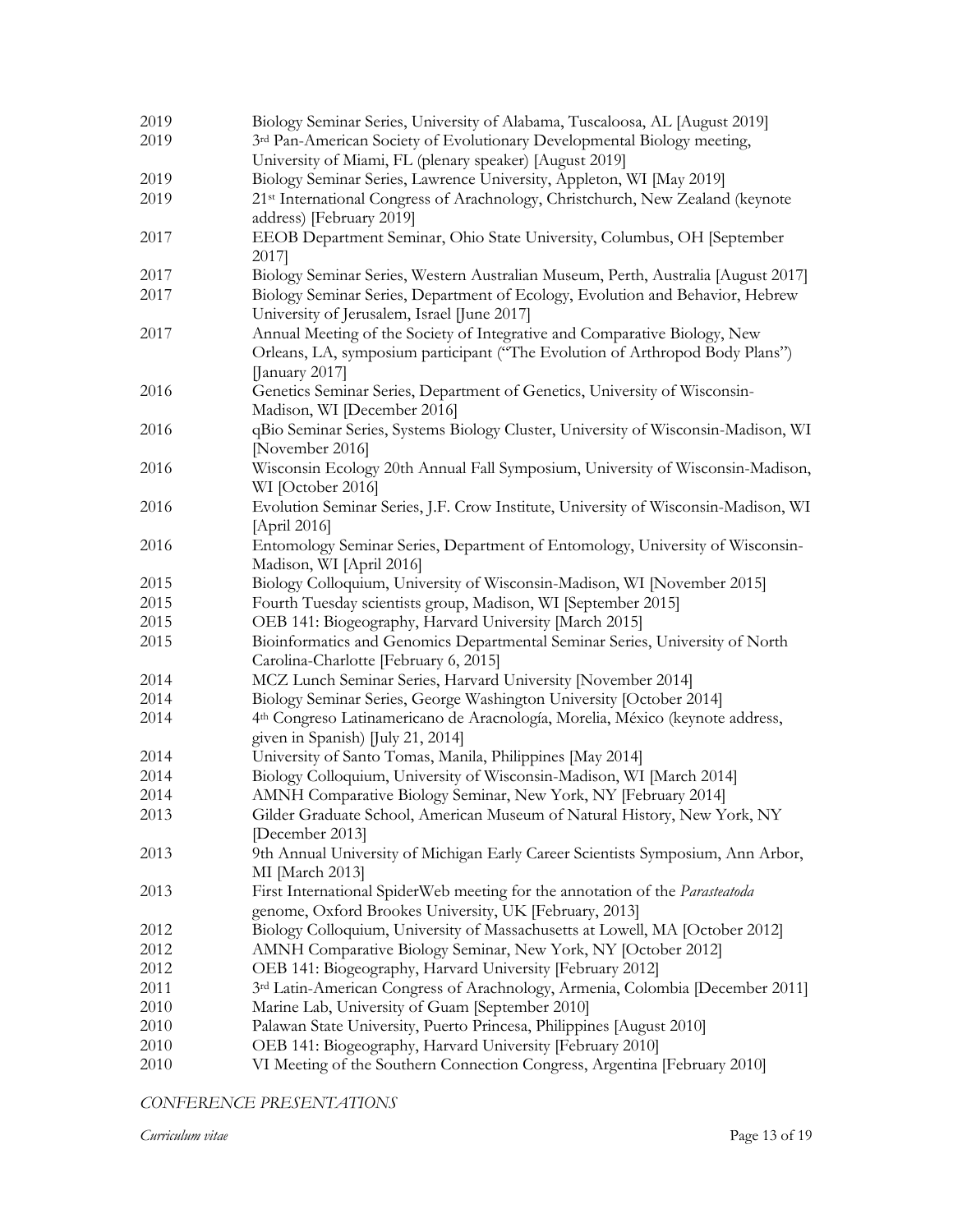| 2022 | Annual Meeting of the Society of Integrative and Comparative Biology, Phoenix,                    |
|------|---------------------------------------------------------------------------------------------------|
| 2021 | Arizona (one talk)<br>Annual Meeting of the American Arachnological Society, virtual (one talk)   |
| 2020 |                                                                                                   |
|      | Annual Meeting of the Society of Integrative and Comparative Biology, Austin,<br>Texas (one talk) |
| 2019 | 21 <sup>st</sup> International Congress of Arachnology, Christchurch, New Zealand (keynote        |
|      | address, one contributed talk, one poster)                                                        |
| 2018 | Annual Meeting of the Society of Integrative and Comparative Biology, San                         |
|      | Francisco, California (one talk)                                                                  |
| 2016 | 20th International Congress of Arachnology, Golden, CO, USA (one talk)                            |
| 2016 | Annual Meeting of the Society of Integrative and Comparative Biology, Portland,                   |
|      | Oregon (one talk)                                                                                 |
| 2015 | Annual Meeting of the Society of Integrative and Comparative Biology, West Palm                   |
|      | Beach, Florida (one talk)                                                                         |
| 2014 | 4 <sup>th</sup> Congreso Latinamericano de Aracnología, Morelia, México (one talk)                |
| 2013 | World Congress of Malacology 2013, Ponta Delgada, Azores, Portugal (one talk)                     |
| 2013 | 19th International Congress of Arachnology, Kenting, Taiwan (three talks)                         |
| 2013 | Annual Meeting of the Society of Integrative and Comparative Biology, San                         |
|      | Francisco, California (one talk)                                                                  |
| 2012 | Annual Meeting of the American Arachnological Society, Green Bay, Wisconsin                       |
|      | (one talk)                                                                                        |
| 2012 | Annual Meeting of the Society of Integrative and Comparative Biology, Charleston,                 |
|      | South Carolina (one talk, one poster)                                                             |
| 2011 | 3rd Latin-American Congress of Arachnology, Armenia, Colombia (three talks)                       |
| 2010 | 18th International Congress of Arachnology, Siedlce, Poland (two talks)                           |
| 2010 | XXIX Meeting of the Willi Hennig Society, Honolulu, Hawaii (two talks)                            |
| 2008 | XXVII Meeting of the Willi Hennig Society, Tucumán, Argentina (one talk)                          |
| 2007 | 17th International Congress of Arachnology, São Pedro, Brazil (one talk)                          |
|      |                                                                                                   |

# MENTORSHIP AND ADVISING

# *POSTDOCTORAL FELLOWS*

| 2022-present    | Siddharth S. Kulkarni                                                         |
|-----------------|-------------------------------------------------------------------------------|
| $2020$ -present | Caitlin M. Baker                                                              |
| $2017$ -present | Luciano Palmieri (honorary fellow)                                            |
| $2017$ -present | Jesus A. Ballesteros Chávez (currently: Assistant Professor, Kean University) |
| 2016-2018       | Carlos Eduardo Santibañez-López (currently: Assistant Professor, Western      |
|                 | Connecticut State University)                                                 |

# *GRADUATE STUDENTS*

| Kaitlyn Abshire (Integrative Biology Ph.D. program, UW-Madison)                                   |
|---------------------------------------------------------------------------------------------------|
| Benjamin C. Klementz (Integrative Biology Ph.D. program, UW-Madison)                              |
| Emily V.W. Setton (Integrative Biology Ph.D. program, UW-Madison)                                 |
| Guilherme Gainett (Integrative Biology Ph.D. program, UW-Madison)                                 |
| Andrew Z. Ontano (Integrative Biology Ph.D. program, UW-Madison)                                  |
| Holly Cho, M.A. (Cellular and Molecular Biology training program, Masters student,<br>UW-Madison) |
|                                                                                                   |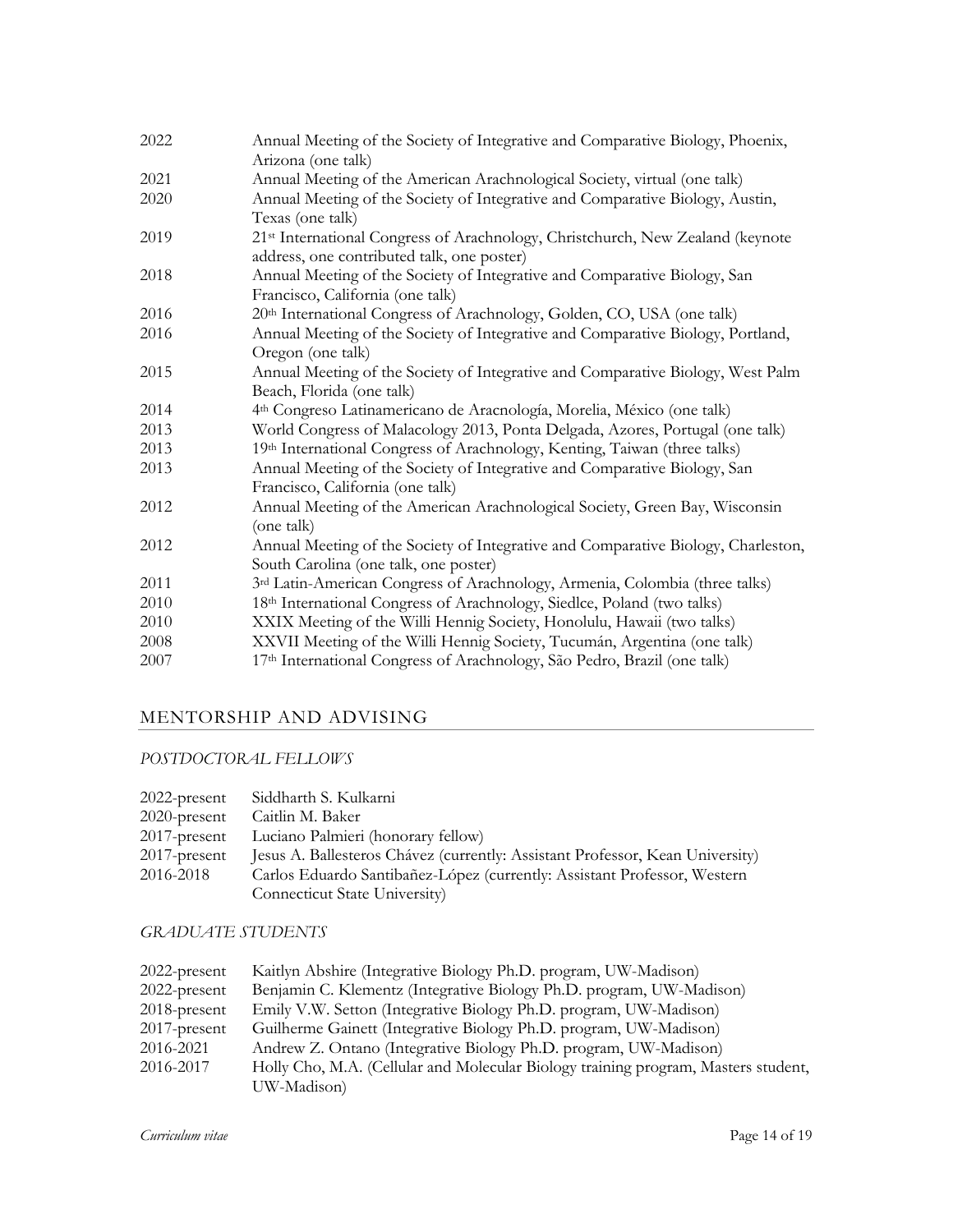# *GRADUATE COMMITTEES*

| 2020-present    | Jo Jo Sardina (Genetics Ph.D. program, Currie laboratory, UW-Madison)              |  |  |
|-----------------|------------------------------------------------------------------------------------|--|--|
| 2020-present    | Roberto Carrera Martínez (Zoology Ph.D. program, Schoville laboratory, UW-         |  |  |
|                 | Madison)                                                                           |  |  |
| 2020-present    | Jacob Fredette-Roman (iBio Ph.D. program, Lee laboratory, UW-Madison)              |  |  |
| 2020-present    | Charlotte R. Kanzler (Cell and Molecular Biology Ph.D. program, Sheets laboratory, |  |  |
|                 | UW-Madison)                                                                        |  |  |
| 2019-present    | Aaron Kufner (Geosciences Ph.D program, Peters laboratory, UW-Madison)             |  |  |
| 2017-present    | Nancy Lo Man Hung (Biology Ph.D. program, Departamento de Genética e               |  |  |
|                 | Biologia Evolutiva, Universidade de São Paulo)                                     |  |  |
| 2017-present    | José Cruz-Arzon (iBio Ph.D. program, Blair laboratory, UW-Madison)                 |  |  |
| 2017-present    | Umair Khan (Cell and Molecular Biology Ph.D. program, Newmark laboratory,          |  |  |
|                 | UW-Madison)                                                                        |  |  |
| 2017-present    | W. Grant Morton (Botany Ph.D. program, Cameron laboratory, UW-Madison)             |  |  |
| $2017$ -present | Yi-Ming Weng (Entomology Ph.D. program, Schoville laboratory, UW-Madison)          |  |  |
| 2016-2020       | Stefan Kaluziak, Ph.D. (Biology Ph.D. program, Vollmer laboratory, Northeastern    |  |  |
|                 | University)                                                                        |  |  |

## *UNDERGRADUATE AND POST-BACCALAUREATE STUDENTS*

| $2021$ -present | Grace Hareid (undergraduate, UW-Madison)                            |
|-----------------|---------------------------------------------------------------------|
| 2021-present    | Andrew Rukavina (undergraduate, UW-Madison)                         |
| 2021-present    | Pola Błaszczyk (undergraduate, UW-Madison)                          |
| 2021-present    | Benjamin Klementz (undergraduate, UW-Madison)                       |
| 2021            | Alison Gregorian (undergraduate, UW-Madison)                        |
| 2021-present    | Hugh Steiner (undergraduate, UW-Madison)                            |
| 2020-2021       | James Guskov (undergraduate, UW-Madison)                            |
| 2020            | Yaseen Najeeb (undergraduate, UW-Madison)                           |
| 2019            | Maanasa Devabhaktuni (undergraduate, UW-Madison)                    |
| 2019-2020       | Simon Rosenblum (undergraduate, UW-Madison)                         |
| 2019-2020       | Kevin Corbett (undergraduate, UW-Madison)                           |
| 2019-2020       | Leonardo Barolo Gargiulo (undergraduate, UW-Madison)                |
| 2019-present    | Jakob Zehms (undergraduate, UW-Madison)                             |
| 2019            | John MacGregor Zern (undergraduate, UW-Madison)                     |
| 2018-2019       | Mahad Siad (undergraduate, UW-Madison)                              |
| 2018            | Josephine Hall (undergraduate, UW-Madison)                          |
| 2018            | Paula Thuo (undergraduate, UW-Madison)                              |
| 2017-2018       | Keyton Friske (undergraduate, UW-Madison)                           |
| 2017-2018       | Audrey Crawford (undergraduate, UW-Madison)                         |
| 2017            | Calvin So (undergraduate, UW-Madison)                               |
| 2017-2019       | Rachel Smaby (undergraduate, UW-Madison)                            |
| 2016-2018       | Logan March (undergraduate, UW-Madison)                             |
| 2016-2018       | Stephanie Schmidt (undergraduate, UW-Madison)                       |
| 2016-2017       | Erik Nolan (undergraduate thesis writer, Biology major, UW-Madison) |
| 2016-2017       | Jill T. Oberski (post-baccalaureate, Macalester College)            |
| 2016            | A. Kenji Shoemaker (post-baccalaureate, Macalester College)         |
| 2016            | Alejandra Torres Diaz (undergraduate, UW-Madison)                   |
| 2016            | Savana M. Lipps (undergraduate, UW-Madison)                         |
| 2015-2018       | Emily V.W. Setton (undergraduate, UW-Madison)                       |
| 2014-2015       | Marc A. Santiago (post-baccalaureate, Susquehanna University)       |
| 2013            | Kevaughn Gordon (undergraduate, City University of New York)        |
|                 |                                                                     |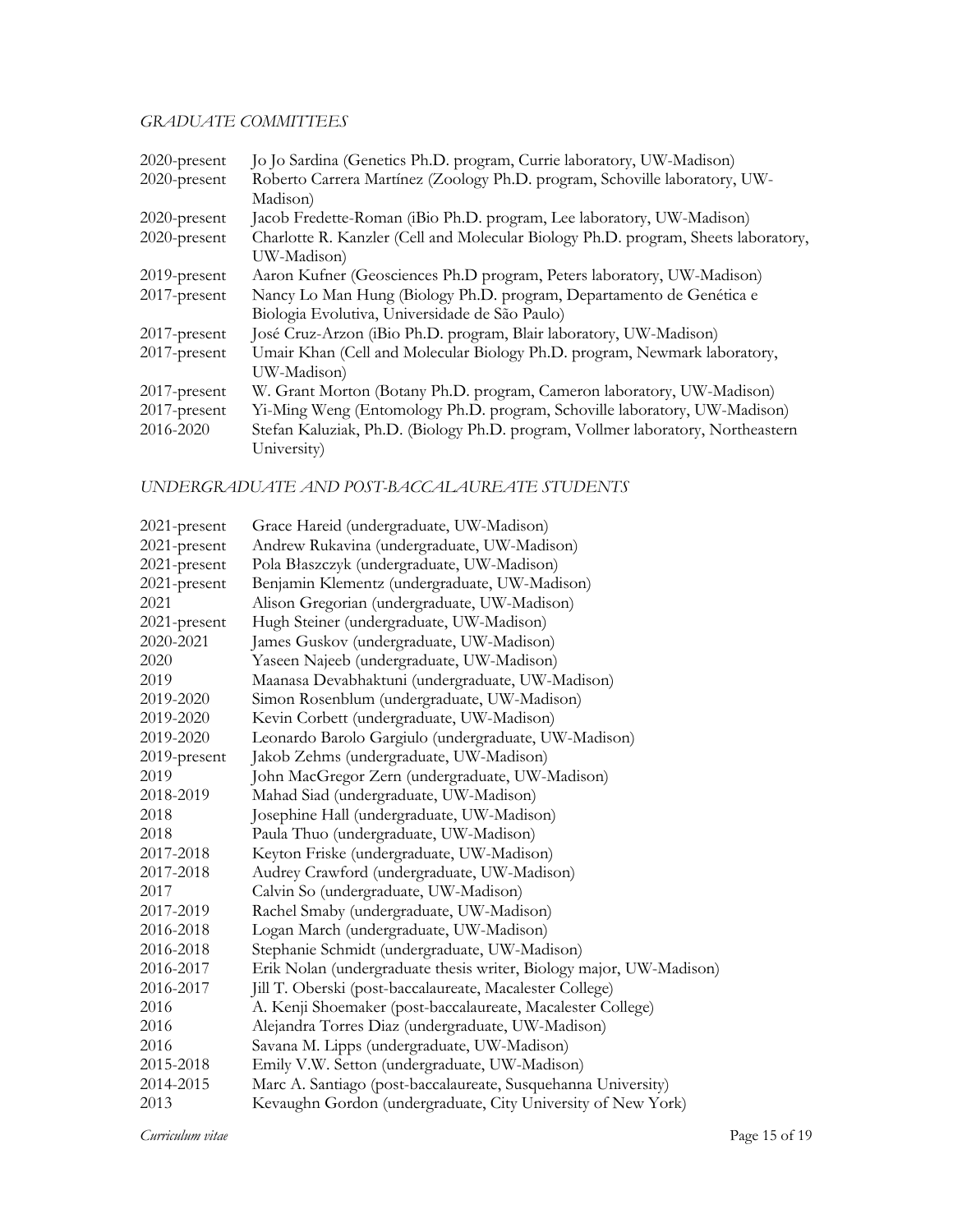- Guillerme Gainett (undergraduate, Universidade de São Paulo)
- 2010-2012 Alexander Kim (undergraduate, Harvard University)

### *INTRODUCTORY BIOLOGY RESEARCH MENTORING*

| 2020 | Yaseen Najeeb (undergraduate, UW-Madison)                                    |
|------|------------------------------------------------------------------------------|
| 2019 | Simon Rosenblum (undergraduate, UW-Madison)                                  |
| 2019 | Kevin F. Corbett (undergraduate, UW-Madison)                                 |
| 2019 | John MacGregor Zern (undergraduate, UW-Madison)                              |
| 2018 | Josephine Hall (undergraduate, UW-Madison)                                   |
| 2017 | Rachel Smaby (Biology 152 independent research program, UW-Madison)          |
| 2016 | Logan March (Biology 152 independent research program, UW-Madison)           |
| 2016 | Stephanie Schmidt (Biology 152 independent research program, UW-Madison)     |
| 2016 | Alejandra Torres-Diaz (Biology 152 independent research program, UW-Madison) |

*OUTREACH*

| 2021 | Guest lecturer for Aracnología Curso de Extensão, Red de Aracnología Emergente                                 |
|------|----------------------------------------------------------------------------------------------------------------|
|      | Latina, a network for communication and mentoring of Latinx arachnologists                                     |
| 2021 | Guest lecturer for BioHouse Learning Community, an on-campus residential                                       |
|      | network for biology majors.                                                                                    |
| 2021 | Guest instructor for the AP Summer Institute for high school AP Biology teachers.                              |
|      | Activities: BLAST lab and sequence data in the classroom.                                                      |
| 2020 | Guest lecturer for BioHouse Learning Community, an on-campus residential                                       |
|      | network for biology majors.                                                                                    |
| 2020 | Annual Darwin Day event, UW-Madison. Activities: Arthropods booth.                                             |
| 2019 | Panelist, "Grad School 101", BioScience Summer Research Program.                                               |
| 2019 | Lab visit to CentroHispano (6 <sup>th</sup> -8 <sup>th</sup> grade science students), Madison, WI. Activities: |
|      | Live arthropod show-and tell.                                                                                  |
| 2019 | Annual Darwin Day event, UW-Madison. Activities: Arthropods booth.                                             |
| 2019 | Host to visit from AP Biology class of Reedsburg High School, Wisconsin.                                       |
| 2018 | Annual Darwin Day event, UW-Madison. Activities: Arthropods booth.                                             |
| 2017 | Host to visit from Freshman Interest Group (taught by David Baum, Department                                   |
|      | of Botany). Activities: A day in the life of an arthropod evo-devo lab.                                        |
| 2017 | Annual Darwin Day event, UW-Madison. Activities: Arthropods booth.                                             |
| 2016 | Student sponsor for the Pre-college Enrichment Opportunity Program for Learning                                |
|      | Excellence (PEOPLE). Student: Danielle Differt.                                                                |
| 2010 | Lecture/tour on arthropods and phylogenetics to Harvard Museum of Natural                                      |
|      | History Volunteers program.                                                                                    |

## FIELDWORK

| 2021 |  | National grasslands range, Colorado (USA) |  |  |  |
|------|--|-------------------------------------------|--|--|--|
|------|--|-------------------------------------------|--|--|--|

- Cypress Creek, Austin, Texas
- Arthur Pass, South Island (New Zealand)
- Sde Boker, Golan Heights (Israel)
- National grasslands range, Colorado (USA)
- Stirling Range, Walpole, and Pemberton (Australia)
- Golan Heights, Sde Boker (Israel)
- Channel Islands, California (USA)
- Queensland (Australia)
- Queensland (Australia)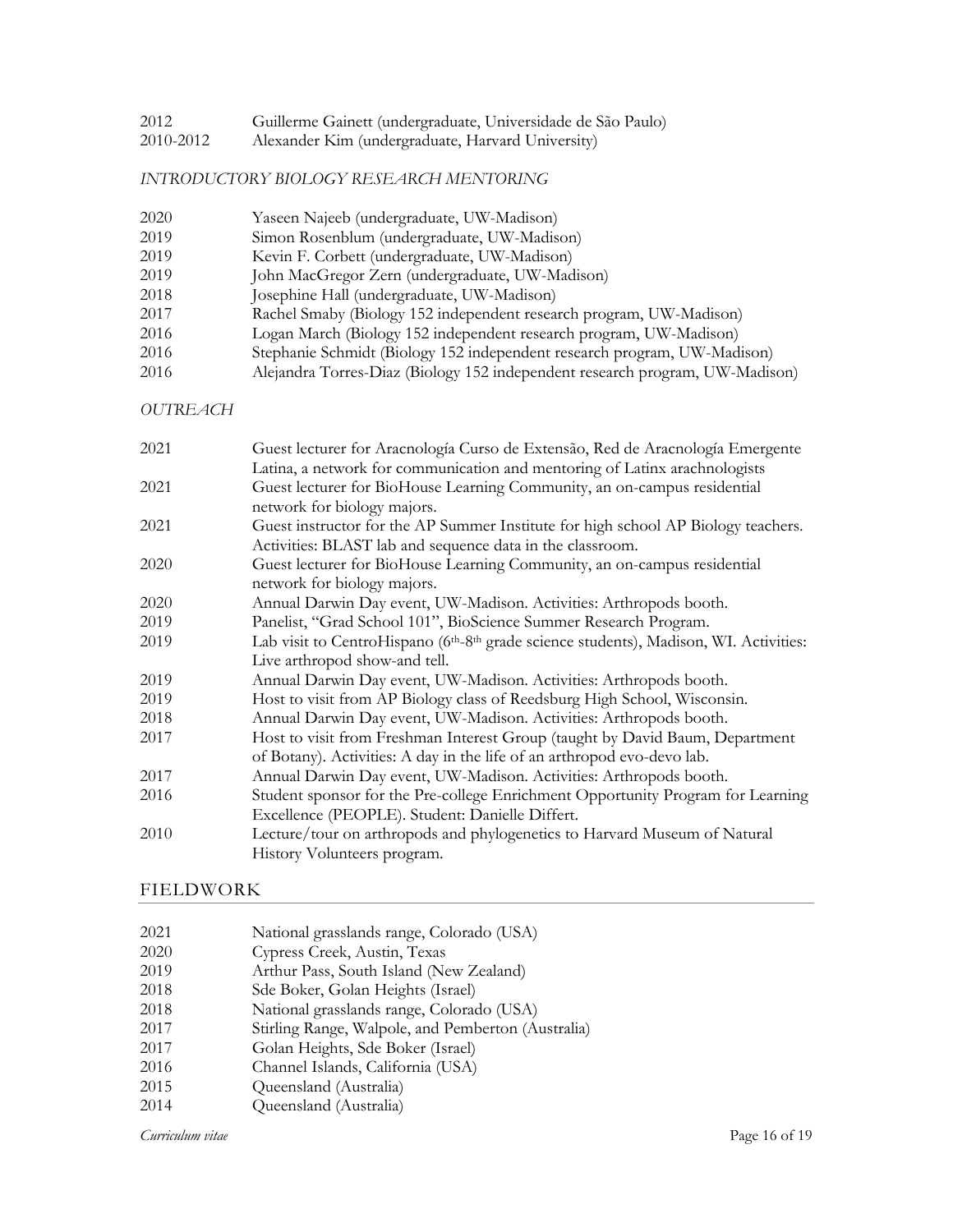| Panay and Luzon (Philippines)                            |
|----------------------------------------------------------|
| Khammouane (Laos)                                        |
| Kenting (Taiwan)                                         |
| Northern Territory and Queensland (Australia)            |
| Koror and Babeldaob (Palau)                              |
| Chuuk, Pohnpei, and Yap (Federated States of Micronesia) |
| Palawan and Luzon (Philippines)                          |
| Florida, Georgia, and South Carolina (USA)               |
| Efate and Erromango (Vanuatu)                            |
| Viti Levu, Vanua Levu, and Taveuni (Fiji)                |
| Le Grande Terre and Ile des Pins (New Caledonia)         |
|                                                          |

# PROFESSIONAL SERVICE

## *REFEREE SERVICE*

*AMNH Publication Series* (2015-present); *Annals of the Entomological Society of America* (2013-present); *Austral Entomology* (2021-present); *BioMed Research International* (2013-present); *Canadian Entomologists*  (2020-present) *Cladistics* (2010-present); *Cretaceous Research* (2016-present); *Current Biology* (2020 present); *Developmental Biology* (2019-present); *eLife* (2017-present); *Evolutionary Ecology* (2015-present); *Frontiers in Ecology and Evolution* (2014-present); *Frontiers in Zoology* (2013-present); *G3: Genes Genomes Genetics* (2020-present); *Genes* (2020-present); *Geobiology* (2018-present); *GigaScience* (2020-present); *Invertebrate Reproduction and Development* (2015-present); *Integrative and Comparative Biology* (2017-present); *Invertebrate Systematics* (2009-present); *Journal of Arachnology* (2015-present); *Journal of Biogeography* (2012 present); *Journal of Insect Behavior* (2011-present); *Journal of Medical Entomology* (2020-present); *Journal of Molluscan Studies* (2013-present); *Lethaia* (2014-present); *Molecular Ecology* (2014-present); *Molecular Phylogenetics and Evolution* (2011-present); *Naturwissenschaften* (2014-present); *PLoS ONE* (2019-present); *Proceedings of the National Academy of Sciences of the USA* (2012-present); *Proceedings of the Royal Society B: Biological Sciences* (2015-present); *Systematic Biology* (2020-present); *Systematics and Biodiversity* (2017 present); *Zookeys* (2012-present); *Zoologica Scirpta* (2016-present); *Zoological Journal of the Linnean Society* (2014-present); *Zoological Studies* (2014-present); *Zoologische Anzeiger* (2019-present); *Zootaxa* (2011 present)

*EDITORIAL SERVICE*

Associate Editor, *Invertebrate Systematics* (2015-present) Associate Editor, *Cladistics* (2015-2017)

*LANGUAGE EDITING SERVICE*

*Zootaxa* (2011-present)

*PANEL AND GRANT PROPOSAL REVIEW SERVICE*

Ad hoc reviewer, Dutch Research Council (Netherlands), December 2021 Ad hoc reviewer, Biotechnology and Biological Sciences Research Council (UK), November 2021 Ad hoc reviewer, Deutsche Forschungsgemeinschaft (Germany), October 2021 UW-Madison College of Agriculture and Life Sciences Hatch program, November 2019 National Science Foundation Integrative and Organismal Systems (Evolution of Developmental

Mechanisms panel), March 2017

*Curriculum vitae* Page 17 of 19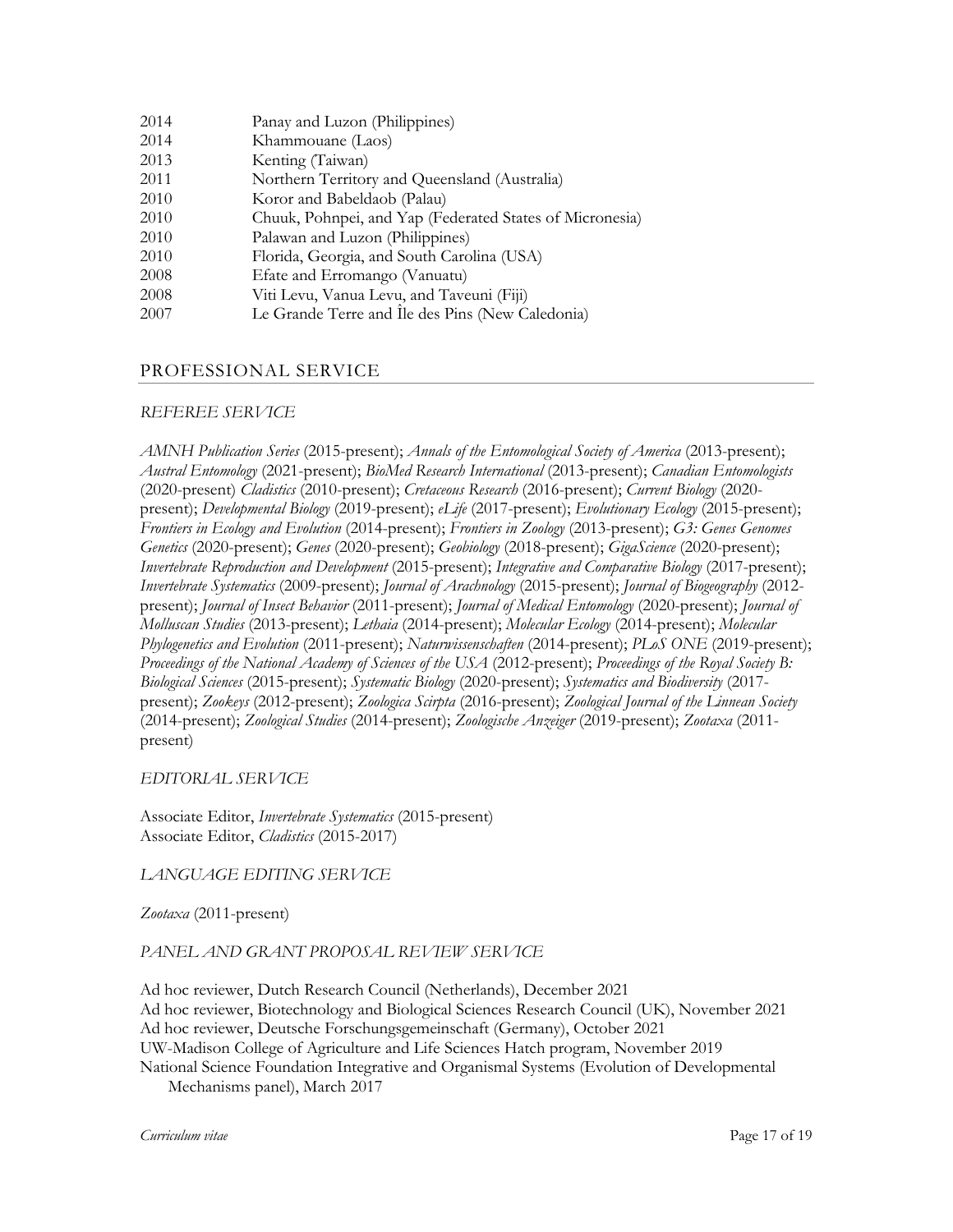National Science Foundation Doctoral Dissertation Improvement Grant (Systematics and Biodiversity Science Cluster), December 2014

Ad hoc reviewer, National Science Foundation, Division of Environmental Biology, 2014-present

#### *SOCIETY MEMBERSHIPS*

American Arachnological Society; International Society for Arachnology (lifetime); International Society of Invertebrate Morphology; Pan-American Society for Evolutionary Developmental Biology; Society of Integrative and Comparative Biology

#### *SERVICE TO ACADEMIC SOCIETIES*

Annual Meeting of the American Arachnological Society, June 2021, virtual (session chair)

- Annual Meeting of the Society of Integrative and Comparative Biology, January 2021, virtual (judge, student poster presentations)
- Annual Meeting of the Society of Integrative and Comparative Biology, January 2020, Austin, TX (session chair; judge, student oral and poster presentations)
- 3rd Pan-American Society of Evolutionary Developmental Biology conference, August 2019, University of Miami, Miami, FL (judge, student poster presentations)
- Education and Professional Training Officer, Pan-American Society of Evolutionary Developmental Biology, August 2019-August 2021
- Secretary, Division of Evolutionary Developmental Biology (DEDB), Society of Integrative and Comparative Biology, January 2019-January 2021
- Secretary-Elect, Division of Evolutionary Developmental Biology (DEDB), Society of Integrative and Comparative Biology, January 2018 to January 2019

Annual Meeting of the Society of Integrative and Comparative Biology, January 2017, New Orleans, LA (session chair; judge, student poster presentations)

- Annual Meeting of the Society of Integrative and Comparative Biology, January 2016, Portland, OR (session chair)
- Annual Meeting of the Society of Integrative and Comparative Biology, January 2015, West Palm Beach, FL (session chair; judge, student oral presentations)
- Annual Meeting of the Society of Integrative and Comparative Biology, January 2013, San Francisco, CA (session chair; judge, student oral presentations)
- International Congress of Arachnology, June 2013, Kenting, Taiwan (session chair; symposium organizer)
- World Congress of Malacology 2013, July 2013, Ponta Delgada, Azores, Portugal (judge, student poster presentations)

American Arachnological Society, June 2012, Green Bay, WI (judge, student oral presentations)

#### *ORGANIZING COMMITTEES*

- 21st International Congress of Arachnology, symposium organizer, "Growth, morphogenesis, and developmental genetics", 10-15 February 2019, Christchurch, New Zealand
- 20th International Congress of Arachnology, symposium organizer, "Scorpion biology in the 21st century", 2-9 July 2016, Golden, CO
- 19th International Congress of Arachnology, symposium organizer, "The biology of harvestmen", 23- 28 June 2013, Kenting National Park, Taiwan

2nd International Congress on Invertebrate Morphology, 20-23 June 2011, Harvard University

*PROFESSIONAL DEVELOPMENT*